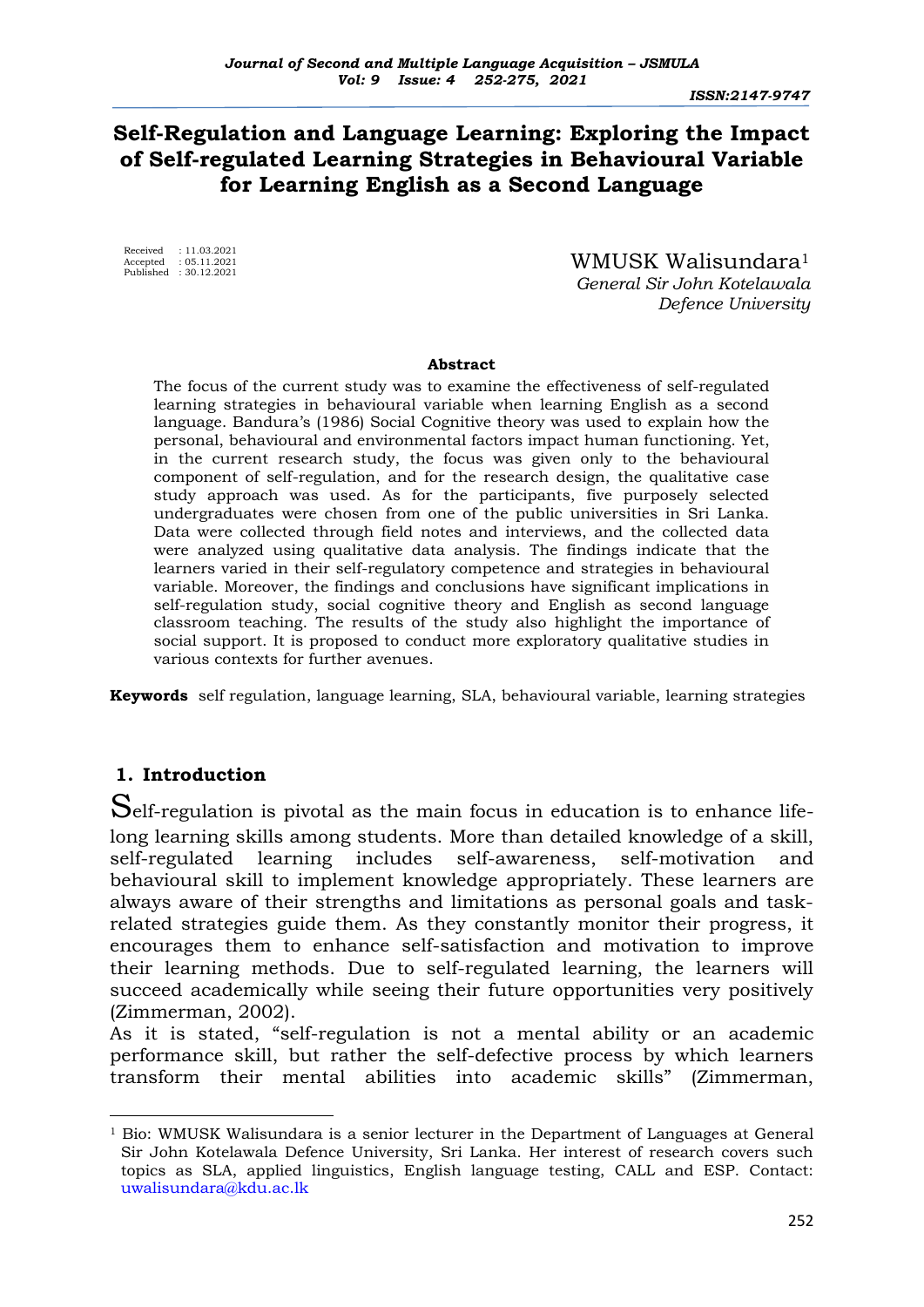2002.p.65). As Pintrich (1999) points out, self-regulation learning is a set of strategies that learners use to monitor their cognition. Developing selfregulated learning is essential at a young age, mainly because it supports reducing stress and frustration visible among university students. Simultaneously, the physical, mental and educational changes experienced by this age group highlight the importance of guiding them to use selfregulated learning strategies (Wigfield & Eccless,2002). Yet, very often, when lessons and exercises are complex and continue for a more extended period, learners experience difficulties, stressors or distractors which discourage them from using self-regulatory skills (Zimmerman & Bandura, 1994).

As self-regulation learning supports examining the second language learning process more comprehensively, it has attracted the researchers' attention on second language acquisition. Those who master self-regulatory learning strategies can set learning goals, use effective learning strategies, and increase learner motivation, leading them to perform better academically (Zimmerman & Schunk, 2011).

Self-regulated learners should have their own learning goals, and they should take responsibility for their learning while controlling individual thoughts, behaviour and environment. As Zimmerman (1989) points out, a self-regulated learning strategy improves personal, behavioural and environmental elements. Though the reviewed findings indicate the positive impact of self-regulated learning strategies on academic learning, studies investigating the relationship between self-regulated learning and second language proficiency are scant. Moreover, ESL learners who struggle to improve English proficiency might not have proper understanding and guidance on using necessary self-regulatory learning strategies to reach the expected interdependence and learner autonomy in language learning. Besides, self-regulated learning strategies may vary depending on personal, behavioural and environmental factors that need to be more explicitly delineated. Therefore, in the current study, attention has been paid to investigating the influence of self-regulated learning strategies on behavioural factors for ESL learners' language learning process.

# *1.1. Literature review*

# *1.1.1.Self-regulated Learning*

Self-regulated learning means the capability to understand and control the learning environment of individuals. Self-regulation consists of goal-setting, self-monitoring, self-instruction and self-reinforcement. In this process, individuals change their mental abilities into skills and behaviour through a developmental process that develops through directed practice and feedback (Shunk, 1996, Paris & Paris, 2001). According to Zimmerman and Schunk (2001), individuals who use self-regulated learning strategies often regulate individual thinking and motivational beliefs while managing the resources and the learning environment. Self-regulated learners do not constantly depend on or seek assistance from teachers due to individual willpower and learning skills. These learners are aware of the cognitive strategies which support them to balance and gain their academic goals. As defined by Pintrich (2000) Self-regulated learning is "...........an active, constructive process whereby learners set goals for their learning and then attempt to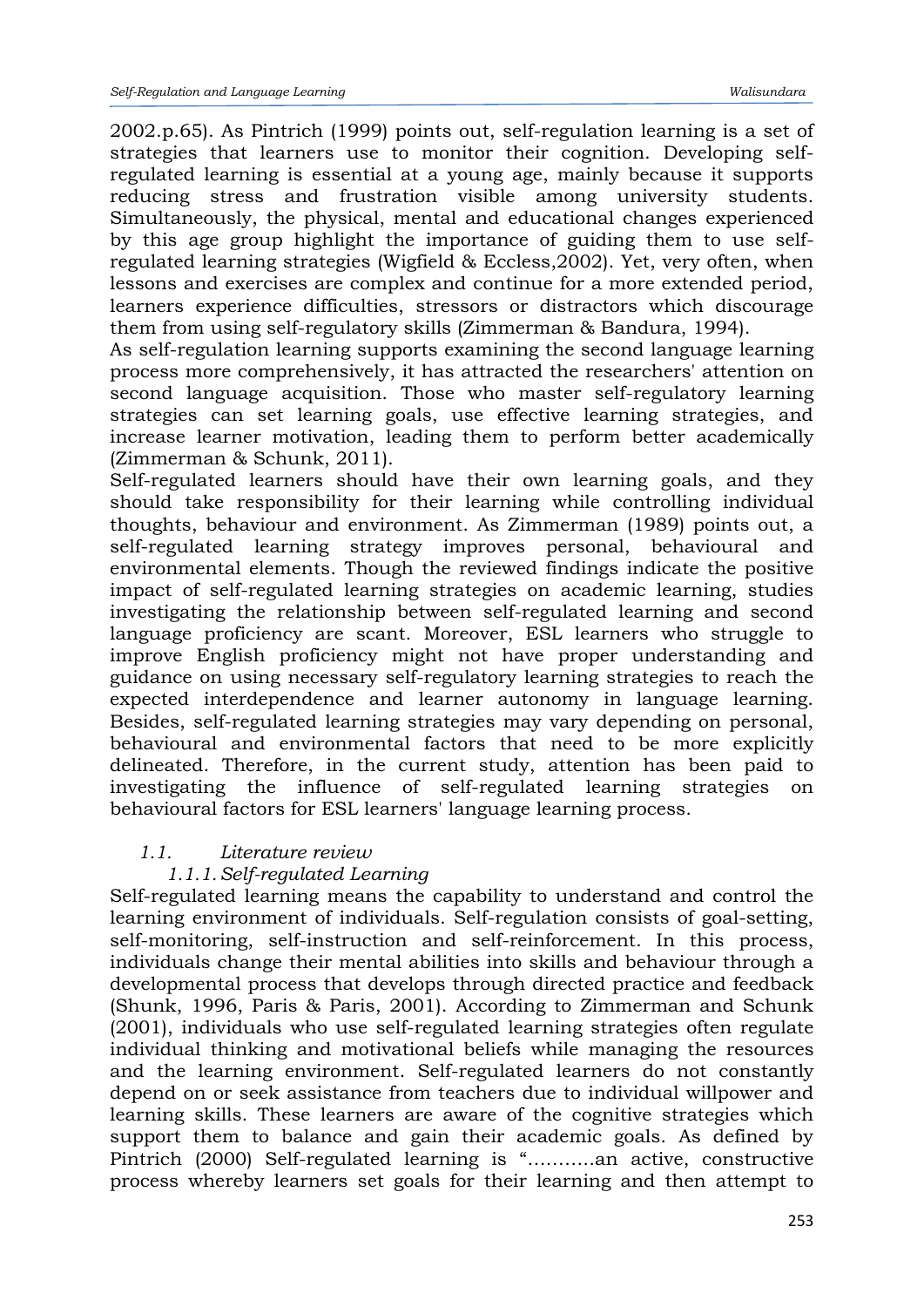monitor and control their cognition, motivation and behaviour, guided and constrained by their goals and their contextual features in the environment" (p.453).

According to Pintrich (1995), self-regulated learning consists of "active, goaldirected, self-control of behaviour, motivation, and cognition for academic tasks by an individual student" (p.6). Self-regulated learners' age, gender, ethnicity, ability level, prior knowledge, or motivation do not impact the learners. Students should be responsible for their learning, and they should understand that they have the possibility of controlling their education. Teachers can also support students to become self-regulated learners, and teachers can provide needed feedback to their students to identify where they had gone wrong. As Hamer (2004) illustrates, the teacher is a motivator who provides a source of information, suggestions and guidance. More than teacher-centred learning in today's world, student-centred learning is encouraged in classrooms. Teachers' role can be best interpreted as facilitators who offer more space for choices of their learners in a learnercentred context (Mercer & Nordby, 2002). As Shankr (2010) posits, there will be more opportunities for self-regulated learning strategies in such a learning context.

According to Bandura (1986), to be self-regulated, individuals need to use self-observation, self-judgement and self-reaction, which support individuals monitoring and regulating their behaviour accordingly. Besides, since these three processes are not mutually exclusive, they interact with each other. Self-observation leads to self-evaluation, which leads to personal and behavioural self-reactions (Schunk, 2009). In self-observation, one is deliberately observing their behaviour. Self-observation can increase motivation when one realizes the individual act, which often causes to react and alter the behaviour. Just as self-observation is vital for self-regulation, an observation evaluation also plays an important role. Zimmerman (1989) highlights that self-judgement compares individual performance with a standard or goal. The main components of the self-judgment process are personal standards, valuation of the activity and attributions. Private standards are often based on social comparisons, while the valuation of the activity is when people value the importance of activities. Attributions occur when people accept that success or failure occurs due to ability or effort.

Self-reaction is an evaluation of self-judgment. Hence, individuals judge based on their progress by following personal observations toward self-set goals and changing their behaviour to reach these goals. After revising the personal standards and giving rewards, the individuals are encouraged for performing (Zimmerman & Schunk, 2004).

It also stated that self-regulated learning is a metacognitive process that encourages learners to improve their thinking to understand and assess the results of their actions and plan novel pathways to success (Pajares, 2008). As per the social cognitive theory, Schunk (2001) defined that self-regulated learning is generated from students' thoughts and behaviours to gain their learning goals. Pintrich (1995) states that initially, self-regulated learners control their behaviour, motivation, affect and cognition, and then try to accomplish their goals. Finally, as individuals, they try to control their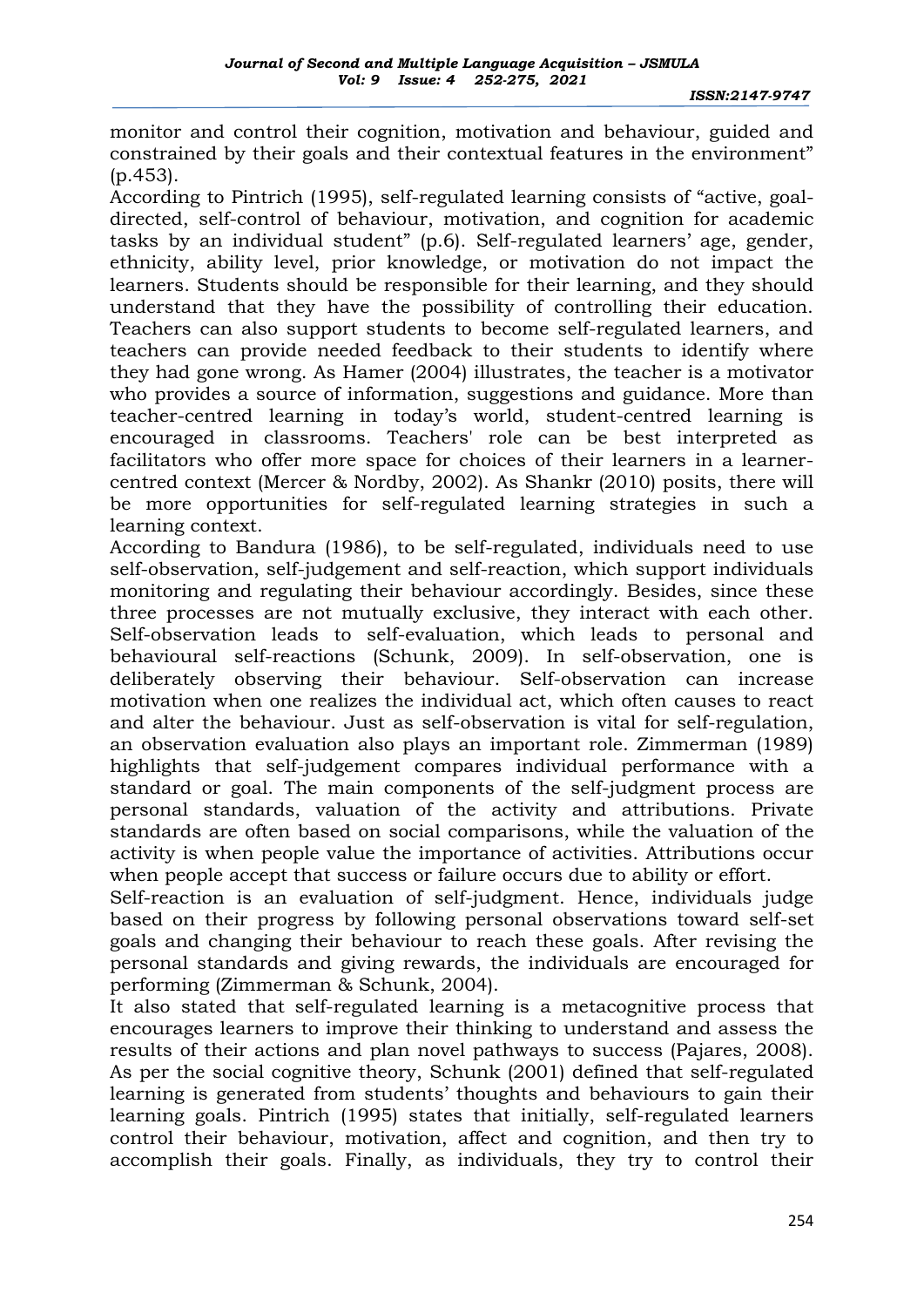actions. By controlling their behaviour and environment, the self-regulated learners seek to achieve their goals.

# *1.2. Self-Regulated Learning in Second Language Learning*

A great number of researchers have found that students can develop metacognitive strategies and use these self-regulated strategies to improve their language learning (Lee, 2002, Mohd Kosnin, 2007, Mourd, 2009, Throndsen, 2011). As Dornyei and Skehan (2003) point out, when investigating language learners' self-regulation, the emphasis has been shifted from the product to the process of language learning. Moreover, it has been noted that the focus on language learning and teaching has been moved from language teachers to language learners in recent years.

For second language learners, self-regulated language learning is the process the learners enhance to develop their language learning skills to achieve language learning goals. Dornyei (2005) defines self-regulation in second language learning as "the degree to which are active participants in their learning" (p.191). A study was conducted by Mourd (2009) to investigate the effectiveness of self-regulated learning strategies in improving the writing skills of ESL learners in one of the secondary schools in Kafr El-Sheik. The study results revealed that the self-regulated language learning strategies effectively improved the writing skills among the participants. In Mohd Kosnin (2007) study, it was investigated that the relationship between selfregulated learning and academic achievement among 460 second-year Engineering students in one of the public universities in Malaysia. The results revealed that those who score more marks use more self-regulated learning strategies than low achievers.

Moreover, it was found out that metacognitive skills play a significant role in individual's academic performance, and it supports the learners to plan, observe and assess their performance. Lee (2002) conducted a qualitative study to investigate the effectiveness of self-regulated learning strategies among ESL learners for essay writing. The study revealed that selfevaluation, organizing and transforming, seeking information and seeking social assistance supported the participants to improve their essay writing skills.

In Tsuda and Nakata's (2012) study, the factors involved in self-regulated language learning among Japanese Senior high school students were explored. A 45-item questionnaire was distributed among 1076 students. The findings indicate the complex internal factors affecting Japanese students' learning. The findings highlight that teachers in Japan should encourage the learners to be autonomous through understanding the internal factors. By examining some Turkish students who use self-regulated learning strategies in English, Inan (2013) also concluded that learners who use more self-regulated learning strategies could earn higher GPAs than those who did not use self-regulated learning strategies in learning English.

# *1.3. Social Cognitive Theory*

Bandura's (1986) Social Cognitive theory explains how the personal, behavioural and environmental factors impact human functioning. These three sub-functions interact through a process, which Bandura (1986)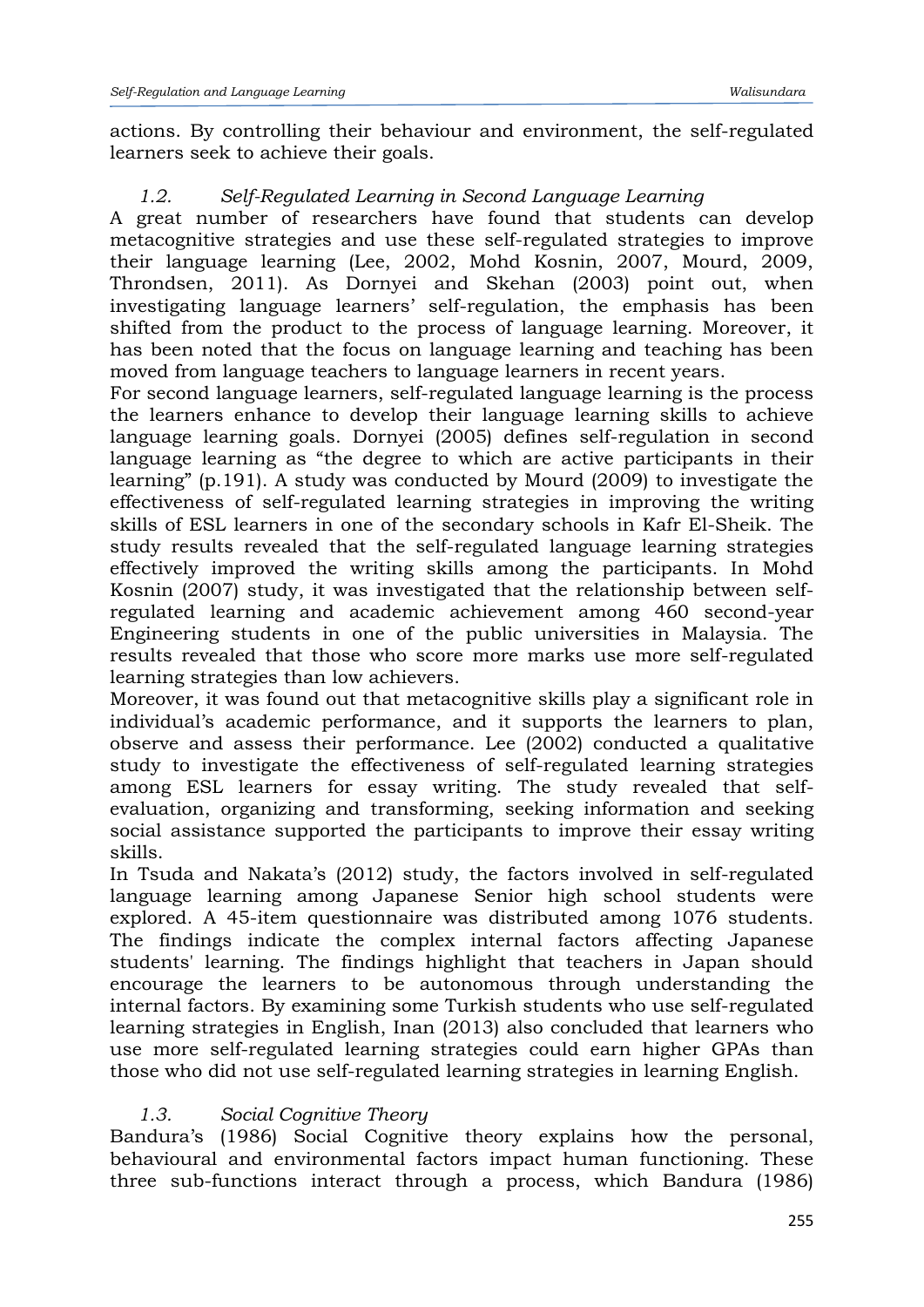termed as reciprocal interaction in which each sub-function affects the other two. Further, Bandura states that

In the social cognitive view, people are neither driven by inner forces nor automatically shaped and controlled by external stimuli. Instead, human functioning is explained in terms of a model of triadic reciprocality in which behaviour, cognitive and other personal factors and environmental events all operate as interacting determinants of each other (Bandura, 1986, p.18)

The Figure 1 illustrates the components of self-regulation. The three processes of the behavioural component are self-judgment, self-observation and self-reaction. Students' motivational beliefs are the factors in the individual component, and peers, teachers, and classroom social environment are the environmental component of self-regulation.



*Figure 1*. Components of self-regulation (Source: Zimmerman (1998, p.83))

As Zimmerman (1989) posits, when individuals can control personal, behavioural and environmental factors – they are self-regulating. Monitoring occurs when learners monitor individual learning by evaluating their achievement based on their set goals and changing their behaviour and learning strategies.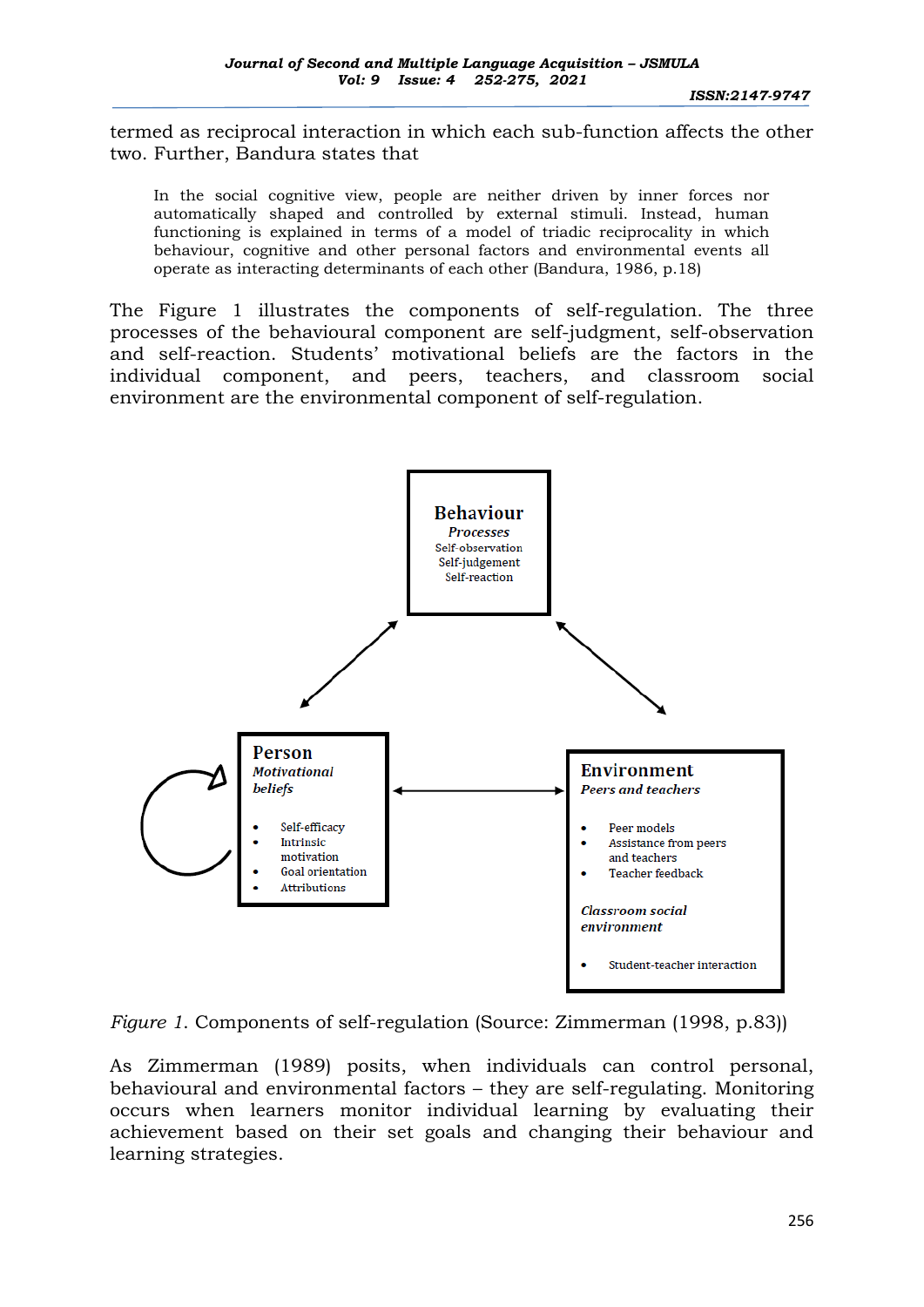Self-regulation is a cyclical process that changes according to personal, behavioural and environmental factors. The changes should be monitored very closely, mainly because the monitoring causes changes in students' strategies, cognitions, effects and behaviours (Schunk, 2008). Zimmerman and Campillo (2003) proposed three cyclical phases for the processes of selfregulation, as shown in Figure 2.



*Figure 2*. Phases and sub-possess of self-regulation (Source: Zimmerman (2002, p. 67))

The three-phase cyclical model of self-regulation shows the interrelationship among self-generated learning strategies. In these three stages, selfregulated learners combine cognitive strategy use with motivational beliefs and are then influenced by social and environmental factors. As shown in Figure 2.1, the three phases are a continuous process. Throughout the process, students become self-aware of their performance and start to selfmonitor their progress, making changes where necessary.

More than the other theories, Social Cognitive theory explains the influences of self-regulated learning on the learners. It also emphasizes that social regulated learning is an individual skill or knowledge and includes social aspects of interactions (Zimmerman, 1990).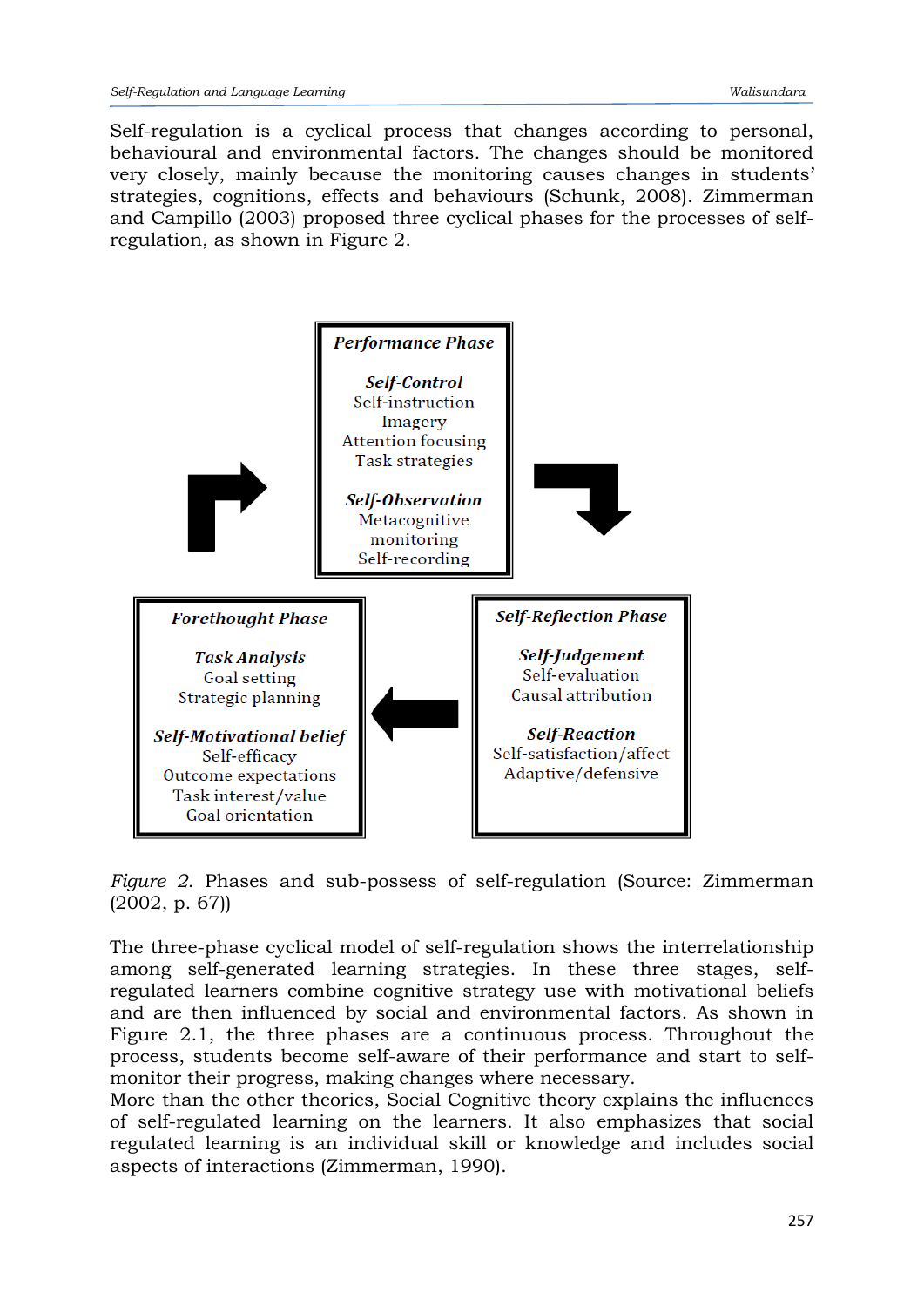In the current research study, the focus was given only to the behavioural component of self-regulation. As Bandura (1986) states, self-observation, self-judgment and self-reaction are needed to be self-regulated to monitor and adjust their behaviour. Self-observation leads to having self-evaluation, which leads to a cognitive judgment that makes to go for personal and behavioural self-reactions (Schunk, 2009). As Bandura (1986) suggests, individual behaviours are very often affected by self-observation, and selfobservation can increase motivation which sometimes encourages individuals to change or alter their behaviour.

As self-observation is important for self-regulation, observation evaluation also plays a vital role. Self-judgment denotes comparing one's performance with that of a standard or goal. Self-judgment consists of personal standards, activity valuation, and attributions (Bandura, 1986). Selfjudgment very often leads to having self-reaction. Thus, based on personal observations, individuals judge their progress towards achieving the set goals, and they alter their behaviour to achieve these goals and encourage performance; rewards will be used.

## *1.4. Significance of the Research*

In the Sri Lankan context, research on self-regulated learning strategies' impact on ESL learners is scant. There has been no extensive research study carried out in the ESL context in Sri Lanka, particularly considering the effects of ESL learner behaviour on language learner performance. Thus, findings from this research will add to strategy instruction and may provide researchers with additional means for investigating the impact of behaviour on second language learning research and its relation to learner performance.

In addition, the findings will also provide empirical information on how to integrate strategy instruction in a regular ESL curriculum which will contribute to teaching innovative ideas into the design of language learning lessons using self-regulated learning strategies. The ESL students will also be guided to incorporate self-regulated learning strategies into their language learning and increase learner performance, motivation and even self-efficacy

### *1.5. Objectives and Research Questions*

The current study examined the role of self-regulated learning strategies in language learning among ESL learners. Yet it only focused on the selfregulated strategies relevant to behavioural elements among behaviour, environment, and personal factors. To examine the main objective of the current study, Bandura's Social Cognitive theory was used. By conducting the present study, the researcher intends to improve ESL learner motivation and learner autonomy in language learning classrooms where learners depend too much on their language lecturers/ instructors. Moreover, it also is expected that the findings would support enhancing ESL learners selfobservation, self-judgement and self-reaction in language learning. Thus, the current study will be guided by the following research question:

1) How do the behavioural factor's in self-regulated learning strategies influence the language learning process of ESL learners?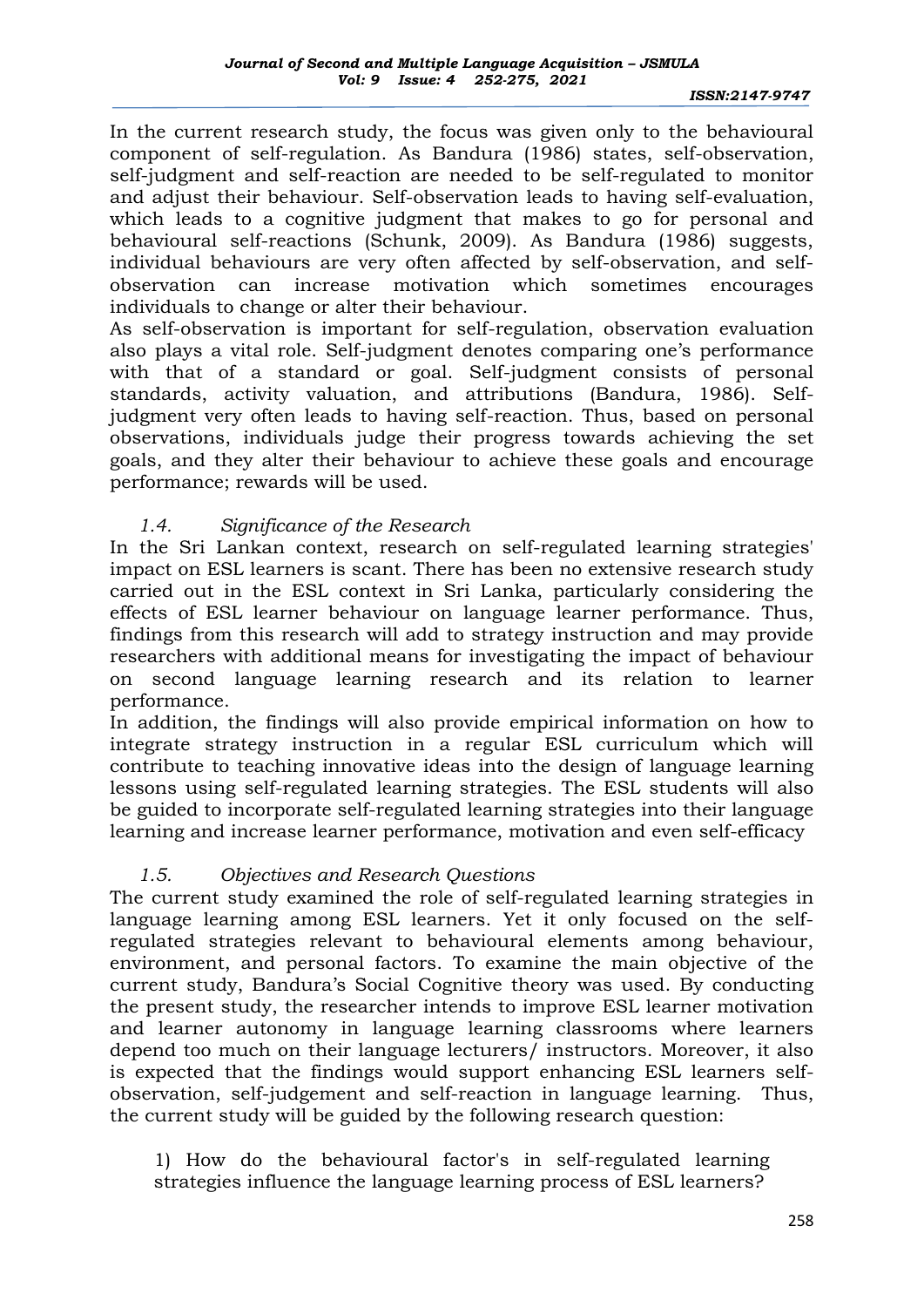# **2. Methodology**

## *1.1. Research design*

The current study employed a qualitative case study approach. According to Creswell (2013), qualitative research is '... an intrinsic fabric composed of minute threads, many colours, different textures, and various blends of materials. This fabric is not explained easily or simply. Like the loom on which the fabric is woven, general assumptions and interpretive frameworks hold qualitative research together (p. 42)'

For Creswell (2013), the researcher is an artist who creates a fabric of qualitative research. Qualitative research also allows researchers to have the freedom to develop their research projects. Yin (2003) points out four factors which should be considered for the use of case study approach: a) the main aim of the study is to answer the questions of how and why questions, b) when the researcher cannot manipulate the behaviour of the participants, c) when you want to cover context-specific conditions and d) when the boundaries are not clear between facts and context. This approach also supports dealing with simple to complex situations. Besides, the case study approach also permits collecting data from different sources and connecting the data to illuminate the case, including an in-depth exploration of complex phenomena within some specific context (Baxter & Jack, 2008).

Thus, it was assumed by the researcher that the qualitative case study approach would allow to take part in the research process energetically and to have a better idea of how the behavioural component in self-regulated language learning would impact ESL learners' language learning trajectory while closely aligning to Bandura's Social Cognitive theory.

# *1.2. Research site*

The setting of the current study was a public university in Sri Lanka. The selection of the university was purposive. Out of the seven Faculties at the university, the Faculty of Allied Health Science (AHS) was chosen for the current research, mainly because there are international students whose First language (L1) is English in other faculties. AHS is the only faculty with local day scholars who speak English either as a second or third language. If there had been international students whose L1 is English in the sample, the researcher would not have been able to achieve her main research objective, gauging to what extent there is an improvement of the academic writing skills of ESL learners. The university uses English as its medium of instruction for all the faculties.

### *1.3. Participants*

For the current study, five participants were purposively selected from one of the public universities in Sri Lanka. Before choosing the participants for the current study, the researcher obtained the university's consent to utilise the undergraduates as the study sample. In purposive sampling, researchers "deliberately seek certain types of elements because those cases are judged to be typical of some case of interest to the researcher" (Davidson & Tolich, 2003, p.118). There were three female and two male students in the sample, those who were ranged in the age group of 23-24. Two were from urban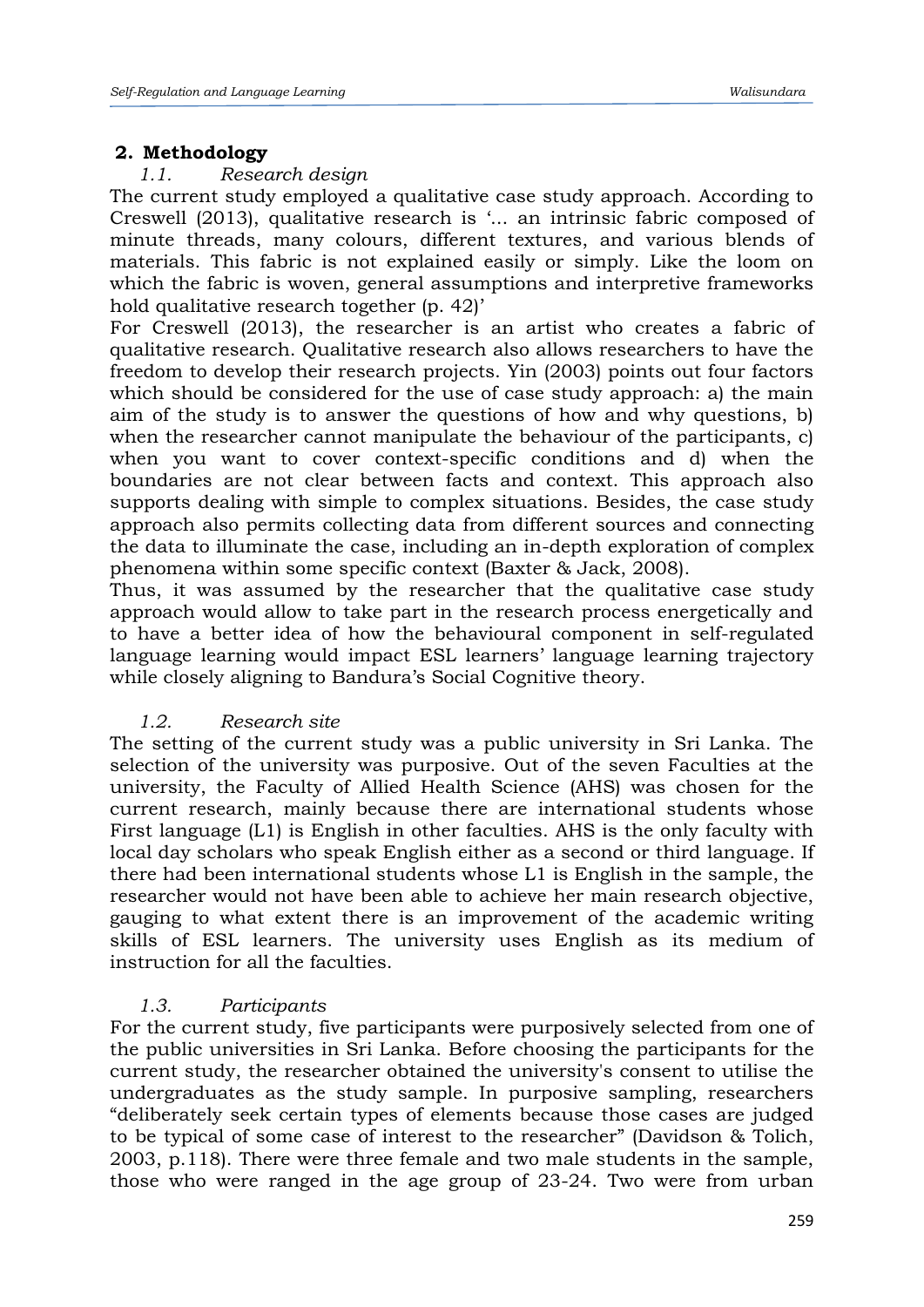areas, and four were from rural areas. They have been learning English for more than thirteen years, and all of them use English as a second language. Since the interviews were conducted several times and took long and detailed information, the selection of the participants was based purely on their willingness to share their experience with me. As Dornyei (2007) points out in qualitative inquiry, it is important to find individuals who can share "rich and varies insights into the phenomenon under investigation" (p.126) to maximize what can be learnt.

### *1.4. Language course*

The language course that provided the context for this study was Academic English offered in Semester one for the second year. For the faculty of AHS, English is offered for four semesters. English is not offered as a subject for the third and final year undergraduates. English is not a GPA subject for the undergraduates at AHS faculty, but they must complete the English course to complete their degree programme.

In their second year, the focus falls on improving their academic reading, writing, listening and speaking skills and enhancing their research writing skills. One semester consists of 15 weeks, and each week two hours have been allocated for English. There are around 30-35 students in one class, and these classes consist of mixed-ability groups. To assess students' performance in the course, three summative assessments and a final examination are used. The summative assessments are completed both individually and in groups. Marks are offered based on individual performance. The final grade is offered by calculating both assessment and marks of the final examination.

### *1.5. Data collection instruments*

For the data collection, interviews and field notes were used. Interviews are more convenient and need less preparation than written texts. An interview guide approach was used for interviewing the selected participants. Under the interview guide approach, structured and semi-structured interviews were conducted. The interviews were conversational and situational, having greater flexibility and freedom (Cohen, Manion & Morrison, 2007). Each participant was interviewed three or four times. This supported me to get more clarifications and explanations. Through structured and semistructured interviews, the researcher expected to collect multiple participants' views towards self-regulation learning strategies related to the behavioural factor. All of the interviews were conducted in English. After finishing the interviews, all the interviews were transcribed and given to the participants to check accuracy. Field notes were used to keep a record of my classroom observations. Field notes were also be used to keep a record of my reflections after the interviews with the participants. Finally, all the gathered data were analyzed following the qualitative research tradition.

### *1.6. Ethical Considerations*

While I was conducting the study, I was fully aware that I should always respect the participants' values, needs, and rights (Merriam, 2001). Before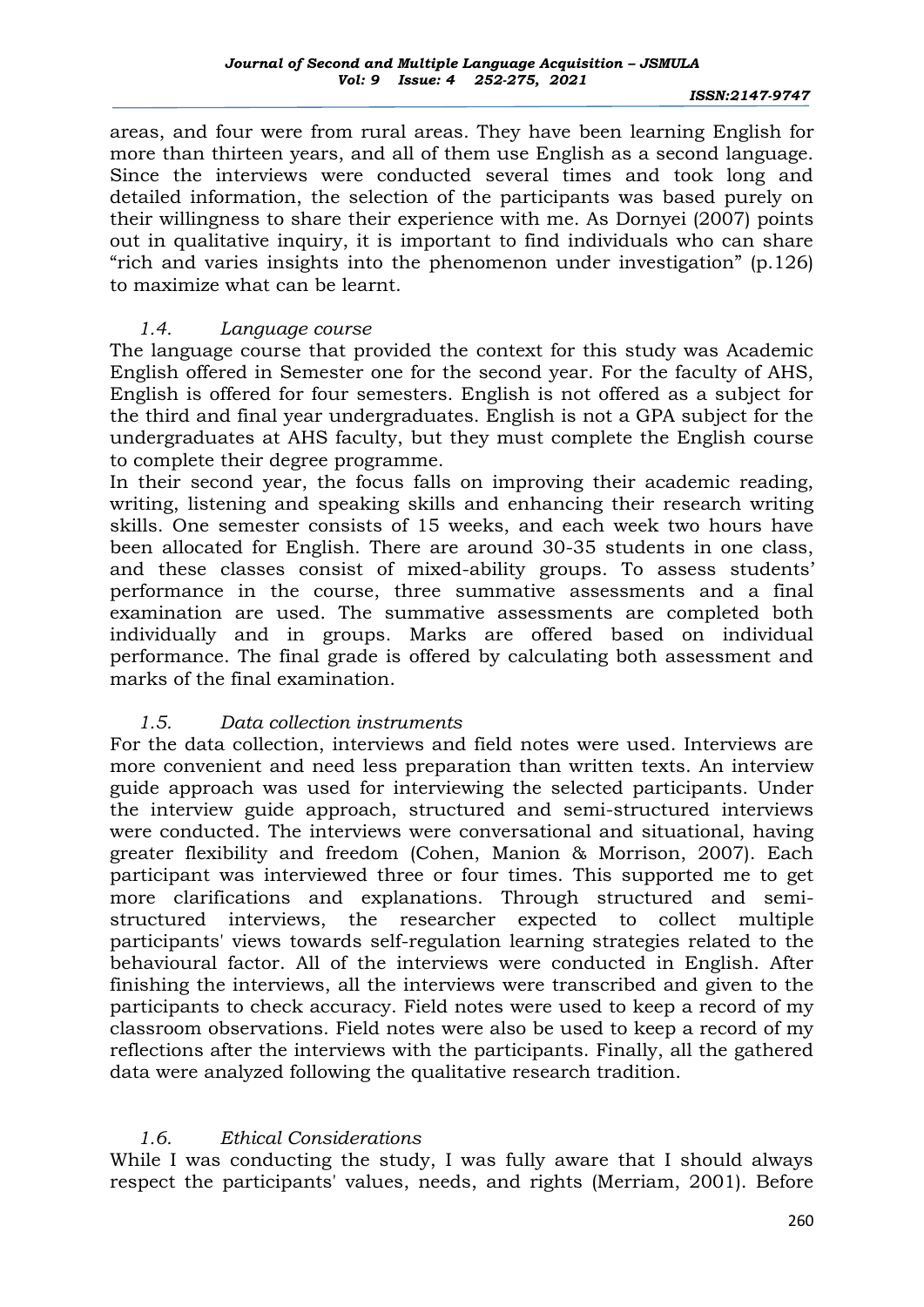collecting data, the participants were met physically and explained how the researcher planned to collect the data, restore them, and use the data. After that, written permission was collected from the participants. Pseudonyms were used to make the participants anonymous and to protect their identities. The name of the university was also not revealed. It was stated that if they wish to withdraw, they are allowed to do so during any preferred study time.

# *1.7. Data Analysis*

Thematic analysis was used for qualitative data analysis. The primary purpose of using thematic analysis was to identify and analyse the patterns in qualitative data in the current study. The approach to thematic analysis was developed with a six-phase process; familiarization with the data, coding, then searching for themes, reviewing themes, defining and naming themes and finally writing up (Clarke & Braun, 2013).

# **3. Findings**

The results were derived from the participants' interviews, field notes, and other relevant documents. The focus of each case was to find out the influence of the self-regulated strategies in behavioural factors for the language learning process.

## *3.1. Learner One*

## *3.1.1.Seeking information*

Learner one has mentioned that she wanted to improve her vocabulary as she thought she was not good. Thus, she used different strategies to improve her vocabulary. She said that she read e-books, newspapers and got the support of the internet to improve her vocabulary. She even watched movie series to learn some new words and improve her listening. Since she was also not very confident when speaking in front of others, she practised some phrases and dialogues while watching movies. She even talked with her lecturer in English whenever she got the opportunity. Moreover, to improve her self-confidence, she read the newspapers and some e-books aloud. Learner one also checked the meaning of the problematic words because she firmly believed she needed a rich vocabulary to speak fluently and with much confidence.

### *3.1.2.Seeking Assistance*

She always sought support from more knowledgeable friends when encountering a subject-related issue. She sometimes noted her mistakes and the corrected forms or advice for continuous use.

*"Some lectures are more difficult to understand and some activities are more difficult to complete. In such cases I also get help in my friends. Debates, speeches are more difficult for me. Because I can't understand how to do that's properly".*

When her friends could not explain or clear her doubts completely, she always sought the support of her language lecturer. Since she was not confident in delivering speeches and taking part in debates, she always got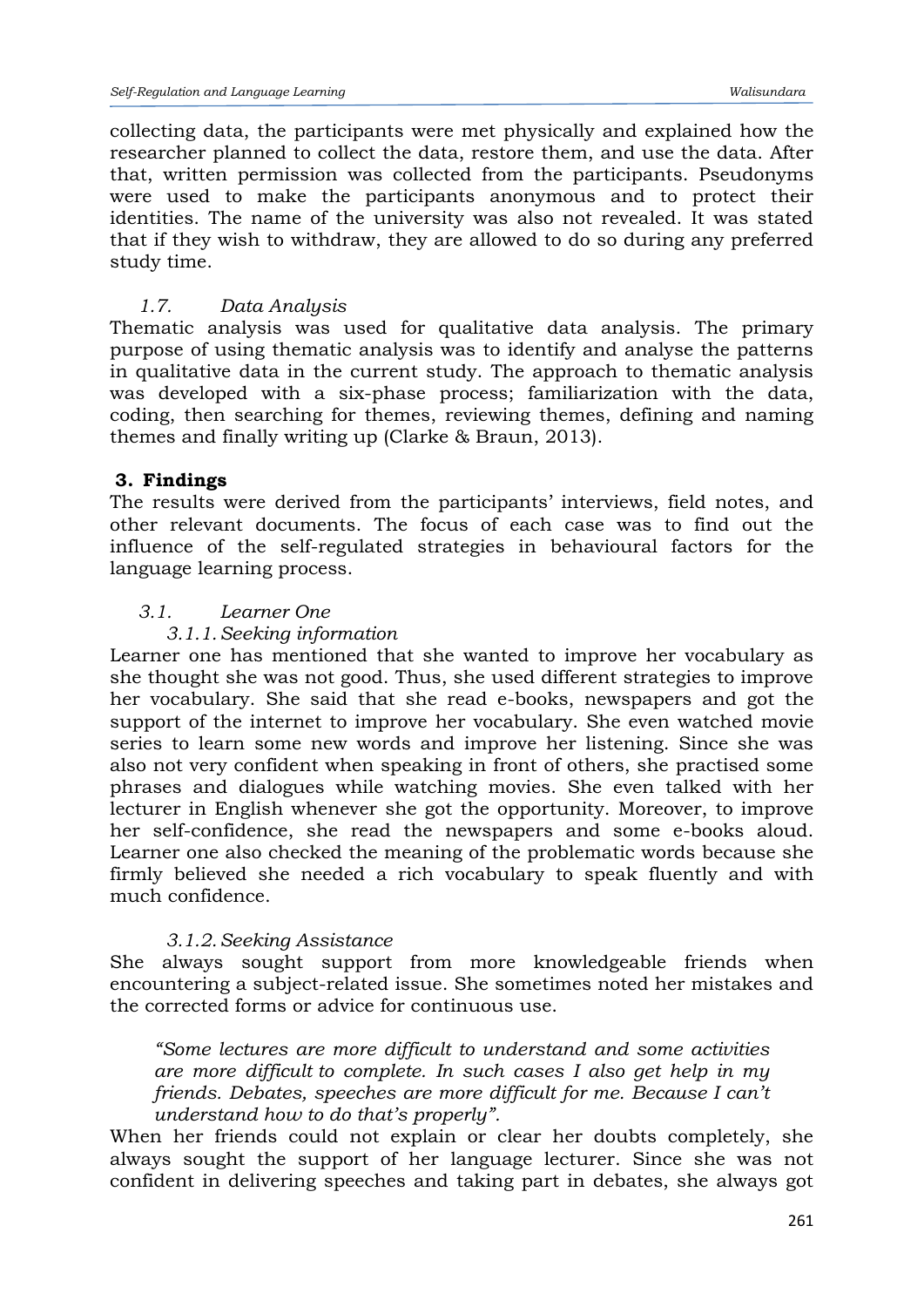the support of her lecturer when she was getting ready for such activities. She even used library books and got the support of the internet for clarifications.

## *3.1.3.Goal Setting and Planning*

Learner one mentioned that she always got the support of library books, the internet, and friends before doing an assignment. Further, she mentioned that she always wanted to get good marks for the assignment and finally get a good English grade. Thus, she always planned her work before starting working on them. She even used Google translator and a medical dictionary when studying a medical-related text in the English modules.

*"When doing assessments, I refer previous lectures related, notes and also, I discuss with my friends to share ideas and also, I prefer searching through internet and referring to the books related to the subjects"*

Further, she stated that she always referred and studied the notes before the end semester examination because her main aim was to get good marks for her English paper as it is essential when she is going to start her future career and her higher studies. To motivate and hasten her work, she always pasted the deadlines of the assignments and the dates of the written examinations on the wall. This encouraged and inspired her to complete and manage her work within the given time and reach the deadlines with fewer issues.

# *3.1.4.Managing Emotions*

She was a very determined person to improve her English proficiency. She believed that if she wanted to improve her language proficiency in English, she had to work hard for that. She said that she used English whenever she got a chance with her friends and even the lecturer.

"*What I always believe is that, nothing is impossible. If we need to achieve something, we must work hard for it and its always possible to achieve. So, we should keep on trying. I have the same theory on improving the English language. If we use daily and keep using and practicing, it will never be impossible to be an expert in English"*

She said she often watched English movies to improve her listening skills and vocabulary. Apart from that, she watched Youtube videos to enhance her Grammar. She also stated the follwing.

*"………. try to find new ways of learning English and get the maximum use of them. I have scheduled my time table with 2 hours daily for English achievements"*

Sometimes, when some friends tried to demotivate her by telling her that English is not essential as it was a non-GPA subject, she always avoided participating in such conversations. Instead, she often encouraged her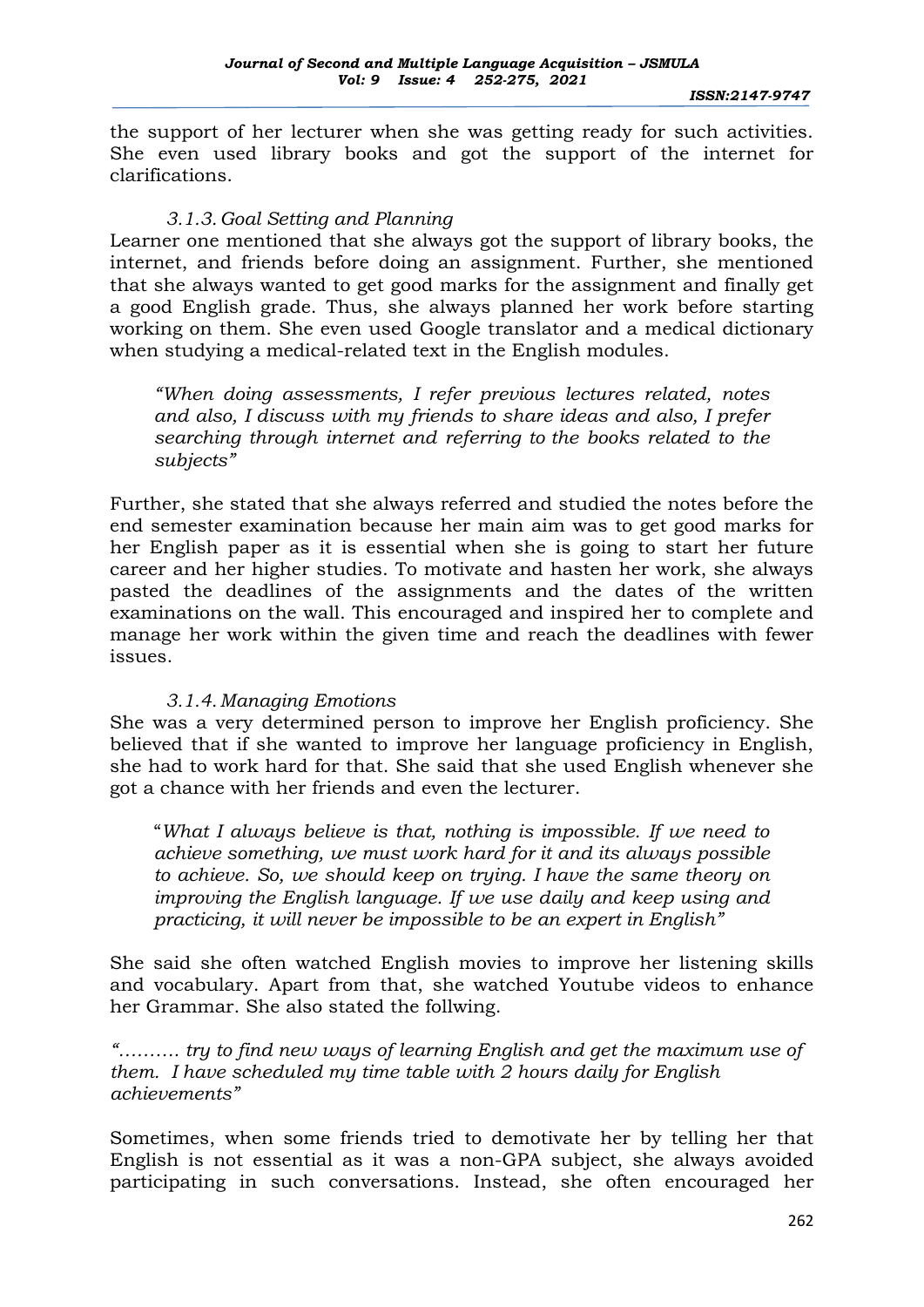friends to improve their proficiency in English as it would be highly important in their future.

#### *3.1.5.Structuring Learning Environment*

She always preferred to study in a quiet environment without any disturbances. As she mentioned, the place is crucial because only if she can concentrate then only, she can focus on her studies. Thus, she often sought very quiet places to do her studies and always kept her books and other materials in order.

*"I believe that the learning environment matters to what we achieve through learning. To do our studies with a clear mindset, we need a peaceful learning background".*

#### *3.1.6.Self-evaluation*

She preferred to get feedback from the language lecturer and her colleagues to improve her language competency. She also got support from the internet, such as completing and marking the activities and evaluating her progress.

*"I use an activity series to evaluate my reading and writing skills. After I do the relevant activity within the given time, I mark the answers and understand my faults. I used to listen Youtube lesson series and to check my improvement"*

### *3.2. Learner Two*

#### *3.2.1.Seeking Information*

Learner two mentioned that she sought information from her friends, the internet and library books. She even watched English movies to improve her listening skills and vocabulary. In addition, she used the Oxford dictionary to improve her vocabulary. She even recorded the lecture series and used to listen to them several times and sought the support of the language lecturer for clarifications.

*"I browse internet and use books and e-books for additional information. I use master guide English activity series. I record and listen English lessons also. Whenever I can I use the public library also. I get the support of some of my close friends also"*

Learner two mentioned improving her listening skills, and she used to listen to podcasts. She found that listening to podcasts supported her a lot to improve her listening and speaking skills, and it even made her learn a lot of new words that she often used in her writing and speaking.

#### *3.2.2.Seeking Assistance*

She always sought the support of her language lecturer when she had issues in the lesson or any other language-related matter. If she could not, she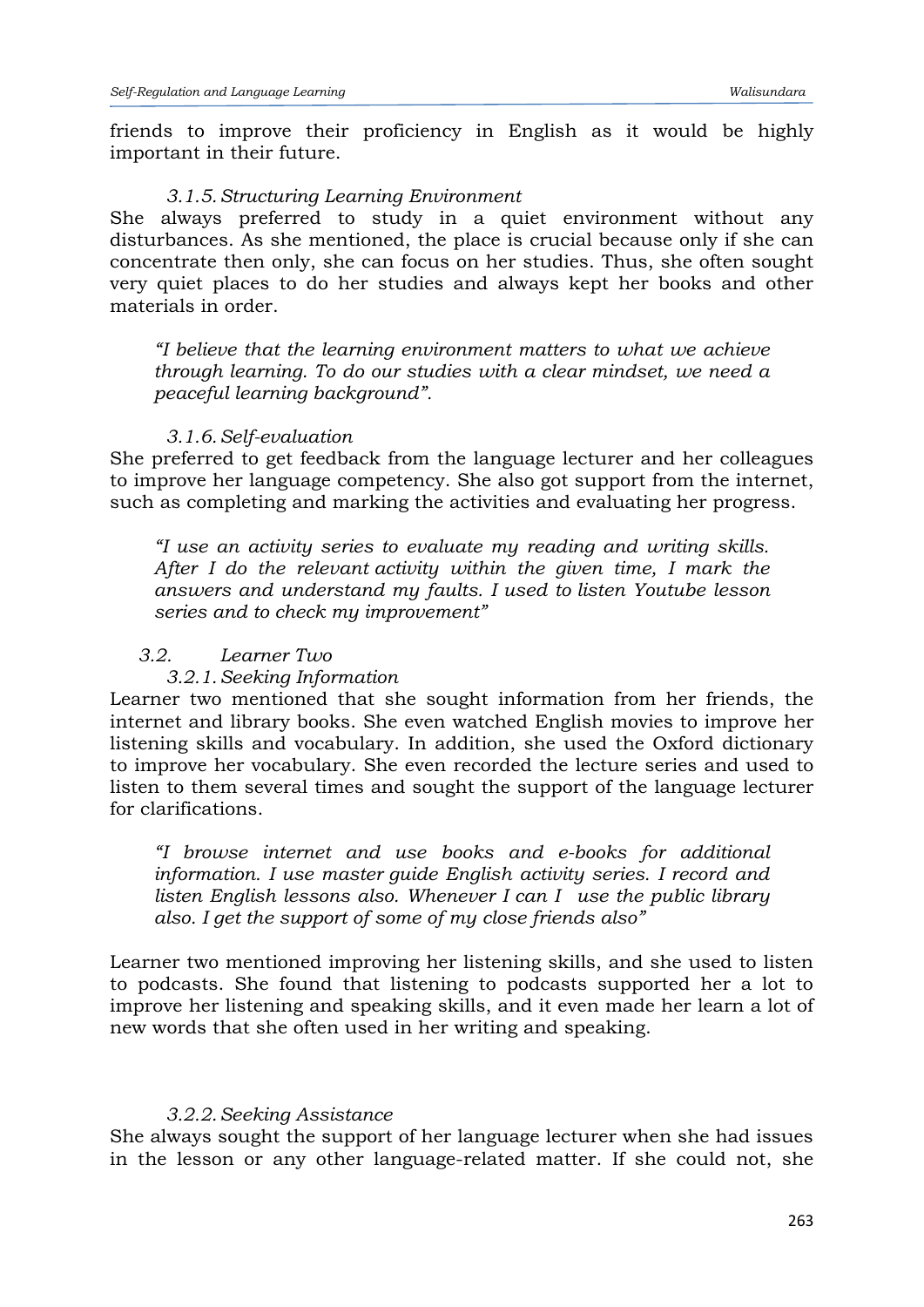*ISSN:2147-9747*

 always got the support of her friends or seniors. Further, she also got support from the internet to improve her language competency.

*"When the lecture series is running, I ask directly from the conductor of the lecture when she offers us the chance to ask question regarding the series. I get some knowledge and guidance from the seniors and take the help of my close friends who have more advance knowledge than me"*

# *3.2.3.Goal Setting and Planning*

She stated that she always scheduled her work to meet the deadlines and manage the workload. After each lesson, she went through them after coming home and taking notes on important tasks. In addition, before doing an assignment, she always discussed it with her friends and got the support of the internet and library books. She even got ready for the lessons before going into the lecture. Learner two was expecting to do higher studies; thus, she planned to improve her English knowledge and get a good grade for English.

*"Reading and understanding the lessons on the day before and being prepared for the class is very useful .For assessments referring the given books and tutorials and related documentaries helped to achieve good grade. I am planning to get A for English, as I want to do my Msc".*

# *3.2.4.Managing Emotions*

Learner two mentioned that she always watched videos of speakers' who spoke fluently and famous personalities to motivate herself to improve her English. After she got the marks for the written papers and assignments, she measured her level and started doing exercises related to weaker areas to improve her level of English.

She often listened to songs and read English novels when tired and bored. She tried to improve her language knowledge, vocabulary and speaking. She said she listened to songs, read books, and used her hobby to enhance her language competency.

*"By watching, listening and reading visuals and novels, which I find amusing and use them in improving English"*

# *3.2.5.Structuring Learning Environment*

Learner two always preferred a less noisy place to study. She also mentioned that she had charts on the wall that she found easy to memorize when she often saw them. She also preferred to join a study group in which she found easy to discuss the matters and share knowledge than studying alone. She also made her studying area very clean to make her learning environment comfortable and learner-friendly.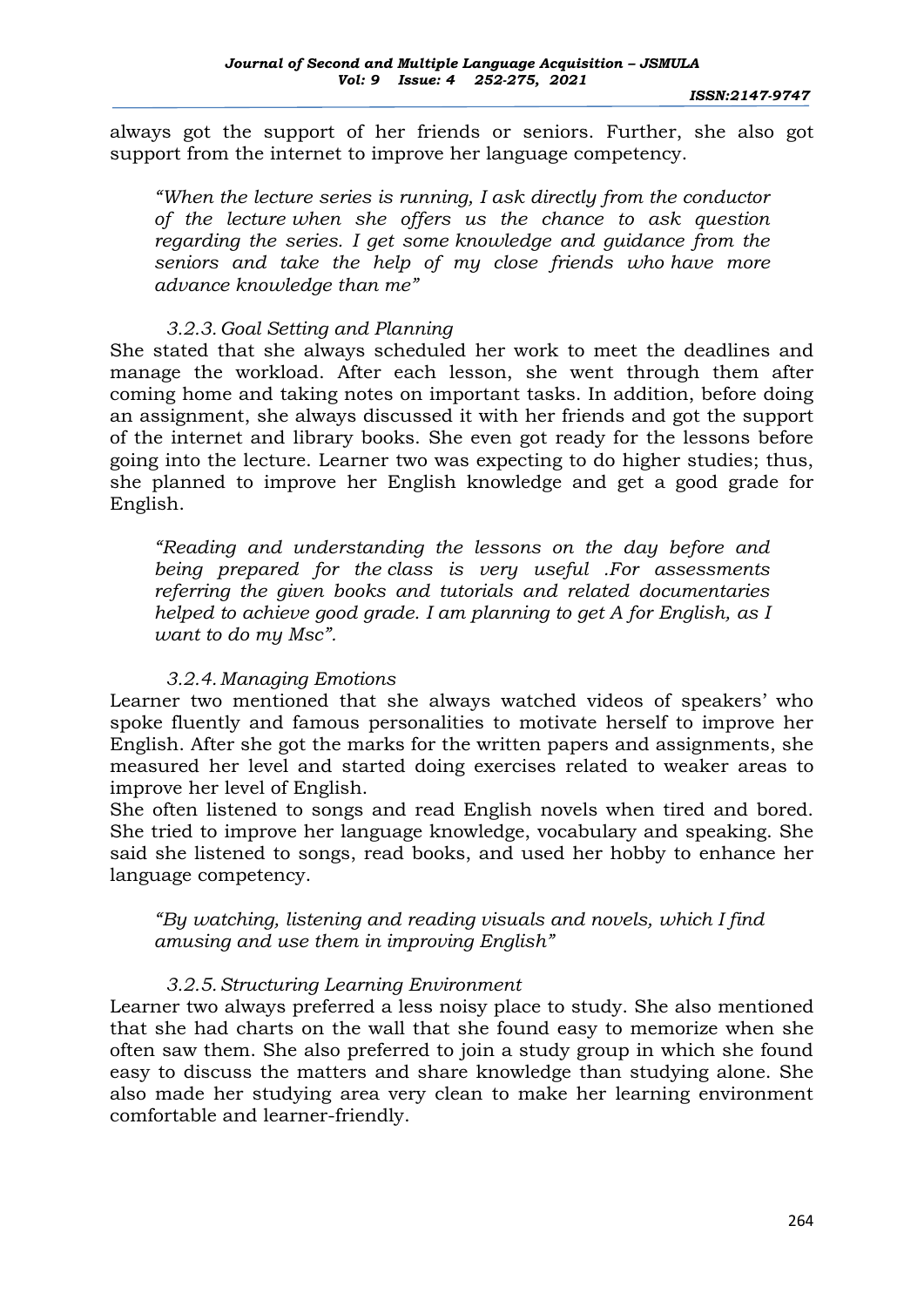#### *3.2.6.Self- evaluation*

She always did some online exercises and evaluated them according to the given marking scheme to improve her English knowledge. For reading also, she mentioned that she read texts several times till she got the meaning before answering the given questions. She also preferred to get her answers marked by the language lecturer and evaluate her progress.

*"After doing activities I mark the answers according to a marking scheme or show to lecturer. Joining online listening and answering questions to improve English knowledge. Practicing the reading until I get the meaning."*

She sometimes recorded her speaking and listened to them to check her mistakes or got the support of her friends for the evaluation. She always tried her best not to repeat the same mistakes.

### *3.3. Learner Three*

#### *3.3.1.Seeking Information*

Learner three sought additional information from the language lecturer, friends, seniors, internet and library books. She even read English newspapers to improve her reading and writing skills. She also used the Oxford dictionary and thesaurus to improve her vocabulary.

*"I always get information from the internet. There are many websites for learning English, and I also learn English from videos and TV shows. I also use English books and dictionaries, asking things I don't know from my teachers and adults"*

Apart from the lessons she learnt in the language learning classroom, she read English novels, comics, TV series, Google translator, English lyrics to improve her knowledge in English.

### *3.3.2.Seeking Assistance*

She always sought assistance from the language lecturer and senior students or her friends.

*"I ask friends, senior students about things that I do not understand. If I have something very difficult to understand, I ask the lecturer."*

She always got the support of Grammarly before submitting the assignments. She wanted to submit the assignments with very few mistakes. She always rehearsed it before presenting when she got ready for a presentation. She even checked the script with one of her friends or senior students.

### *3.3.3.Goal Setting and Planning*

She usually got ready for the lessons before going to the class. Even for the assignments, she started to find information on the day it was given to meet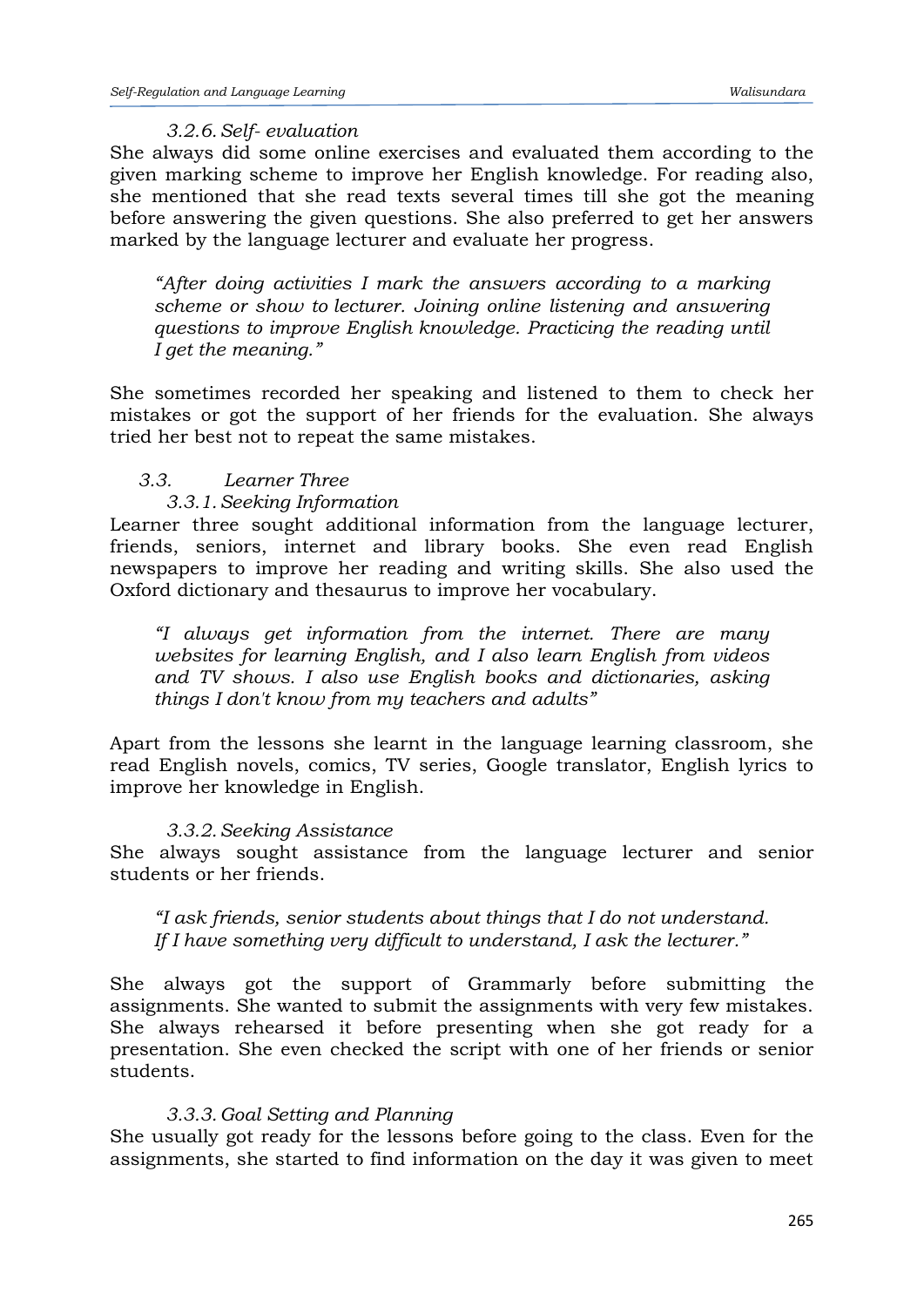*ISSN:2147-9747*

 the deadlines and better organize the work. She always thought about the marks she would get for the assignment to keep her motivation unwavering.

*"I clearly determine how I'm going to organise my studying. And I set specific goals for myself each time. I sit down to study to complete an assignment. I think about the marks which I'm going to get. Then I motivate myself to do that and then try my best to do it"*

She always wanted to improve her academic writing skills, as she was hoping to complete her postgraduate studies. Thus, she read many library books e-books and listened to podcasts and always planned her work.

### *3.3.4.Managing Emotions*

Learner three always motivated herself, thinking about her future and the importance of English for her future career and higher studies. She even made positive talks to encourage when her language lecturer corrected many of her mistakes.

*"I imagine myself in the future and think about that I'm going to do my higher studies well. I remember that I'm already good and also remember there is a lot that I don't know. Then I think that I should do my best to improve my English Knowledge"*

Learner three rewarded herself when she performed better for examinations and assignments. She went for dinner out with her friends, or she watched movies. Occasionally, she bought books to keep her achievement as a memory.

# *3.3.5.Structuring Learning Environment*

Learner three firmly stated that she avoided using social media when studying as it disturbed her concentration. She even had a particular room in her house where she had less noise, and she mainly chose this place to have a peaceful environment for her studies.

*"If there is a good learning environment, then education will be easier. I also try to maintain a good learning environment to make education easier. For that, I avoid using my mind for unnecessary activities. I avoid talking to friends too often. I use social media only for essential activities."*

She even mentioned that she chose to study at night since there were fewer disturbances when everyone fell asleep. She also found that she can concentrate more at night than in the daytime. She chose to sit with students who did not talk during the lectures in the language learning classroom. With all these efforts, she wanted to improve her English competency.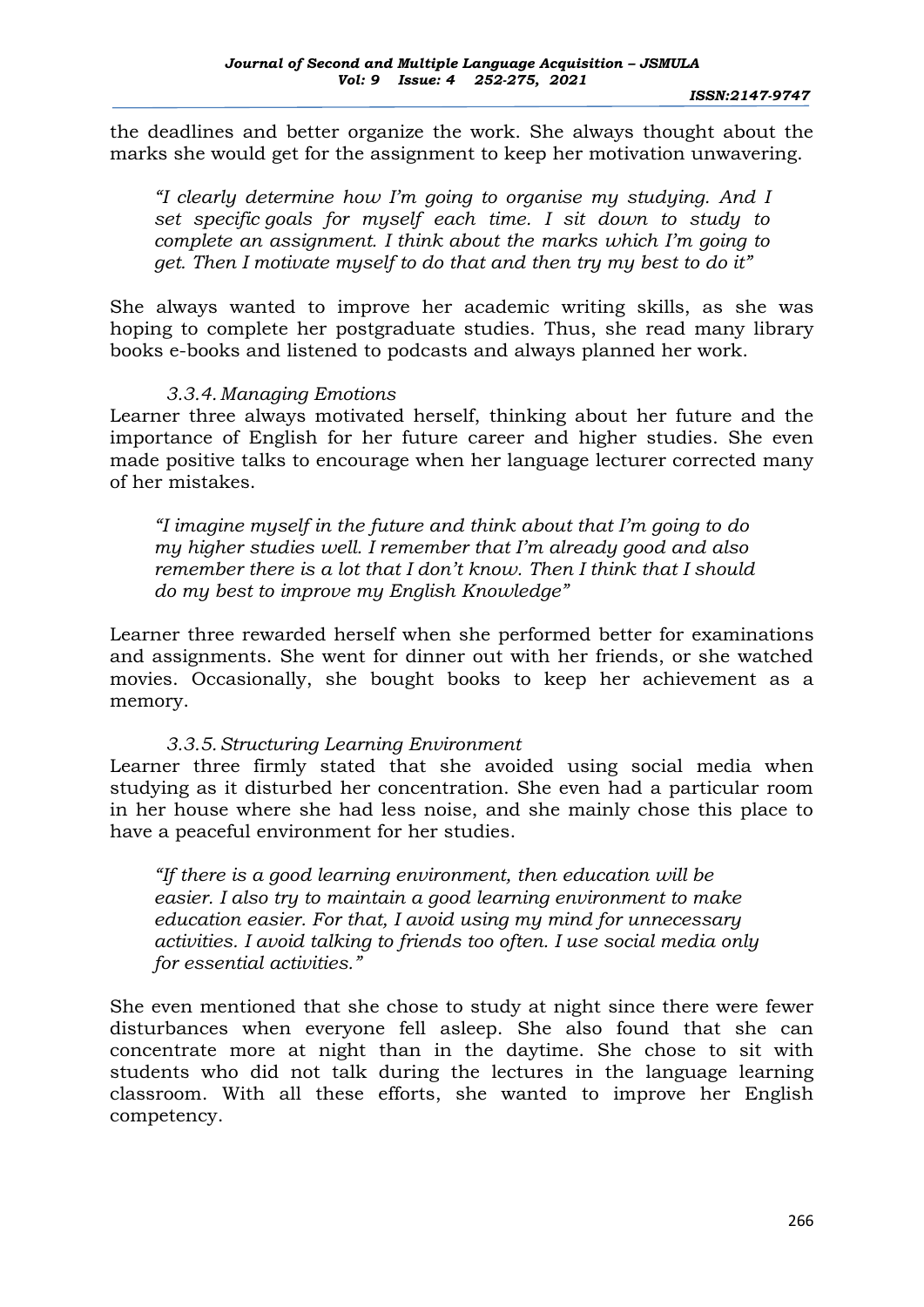#### *3.3.6.Self-evaluation*

Learner three used simple words when she had conversations with others in English. She had an issue with her vocabulary and grammar. Thus, she took extra grammar lessons and notes when the lecturer taught grammar. When she was doing exercises, she always checked the answers and corrected them, and she got the clarifications if there was a difficult area that she could not understand. Moreover, she mentioned she sought the support of spell checkers and Grammarly before submitting the assignments.

*"I do activities on the part that I had problems with. Then I check them whether what I did was right or wrong. If they are correct, I evaluate my progress. If they are wrong, I try to do that again and try my best to do that correctly or ask madam"*

### *3.4. Learner Four*

*3.4.1.Seeking Information*

Learner four mainly sought support from the internet and his colleagues. He mentioned that

*"I refer books, magazines, E-books, newspapers. I also listen to English songs, Watch movies and videos with subtitles. I ask my parents, friends and madam also"*

He often talked to friends who spoke English fluently to improve his speaking skills. He said he liked to engage in competitions, debates and group presentations to enhance his self-confidence and speaking skills. He said that he used Oxford and Sinhala dictionaries to improve his vocabulary. To improve his listening skills, he used to listen to podcasts. He also mentioned that.

*"Apart of English lessons the most common source in which I use to develop my English skills is reading books. I read classic to science fictions to mystery books. This also helps me to find new words and understand them through different literature aspects. I also read English newspapers and watch English shows to improve my English."*

### *3.4.2.Seeking Assistance*

As the other learners, he also got support from the English lecturer and friends when he had difficult areas. As he said, when he wanted to make clarifications, he

*"….. used to ask questions after the lecture from the lecturer, for clearing the doubts. And also I usually get helps for solving subject matters from my friends whose knowledge is more advanced than mine. They share their notes with me. So, I study them to correct my mistakes"*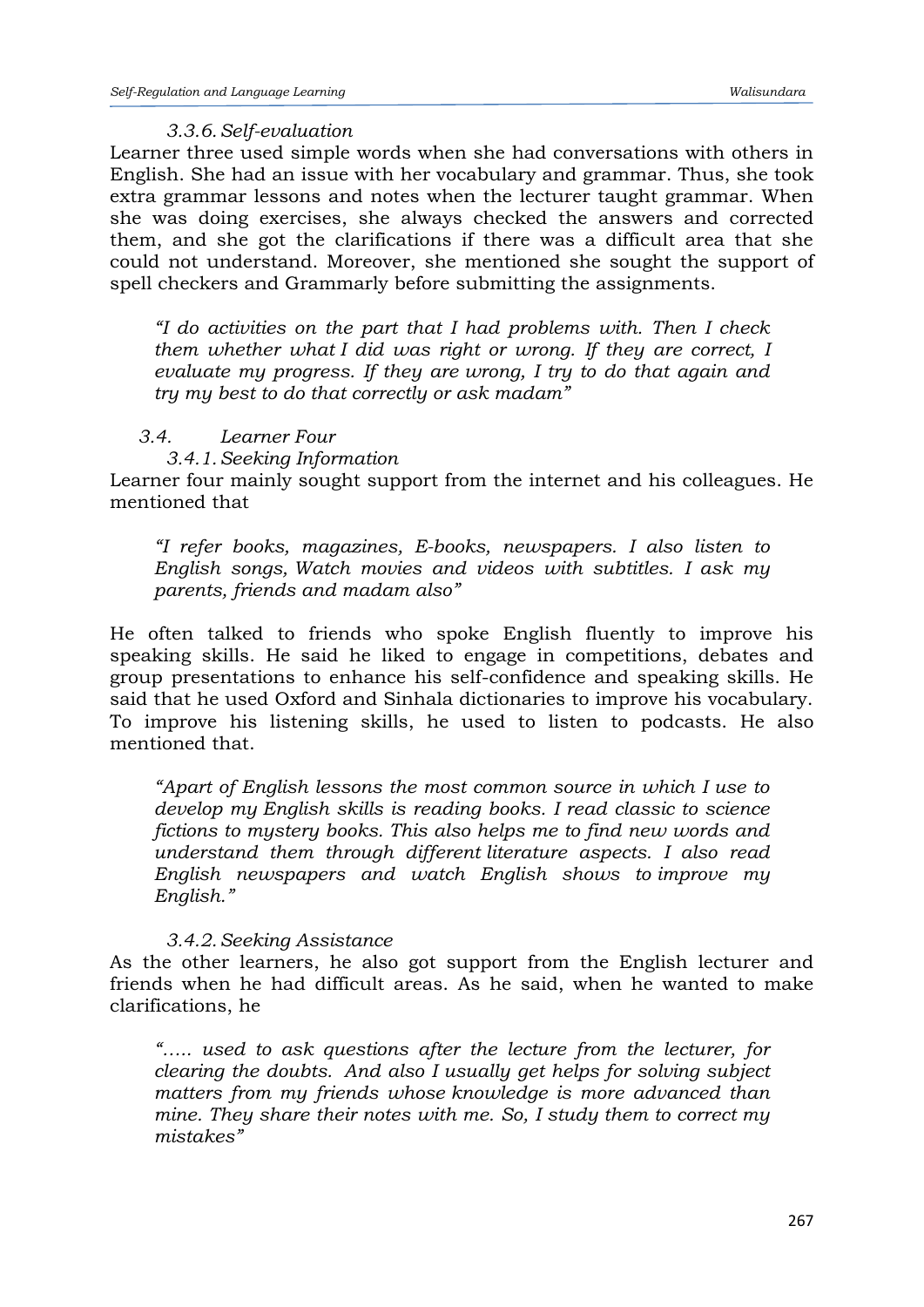*ISSN:2147-9747*

 Further, he mentioned that he always paid careful attention before submission assignments since he is not very good at academic writing. He always participated in group discussions on answering the given questions and even got additional information from the internet to submit a very informative work.

# *3.4.3.Goal Setting and Planning*

Learner four was getting ready for the lessons before the lecture, and he even browsed the internet to find additional information to enhance his knowledge. Before attending the lecturer, he noted the problematic areas to ask the lecturer the next day.

*"If I have a lesson or a lecture, I get ready for that today. I restudy what we have learned before. And I also get ready for the next lesson by referring the pdf files and reference books the lecturer has send us."*

Learner four was very particular about his English assignments, as he mentioned. Thus, after getting an assignment, he always met the language lecturer and discussed his difficult areas to perform better. He planned to improve his academic writing skills, as they have to research in the final year. Therefore, he read journal articles and subject related books to improve his academic writing skills.

# *3.4.4.Managing Emotions*

Learner four stated that he posted some blog posts when he had language difficulties. When his blog posts were answered, he was pleased, encouraging him to continue posting and clarifying his language difficulties. He also listened to English music and watched short films to overcome boredom, and at the same time, he tried to understand their accent.

When getting good marks for the assignment, he celebrated his efforts by dining out with his girlfriend. His girlfriend's praise motivated and encouraged him to perform better in his future assignments.

# *3.4.5.Structuring Learning Environment*

He also used to study in places where he found it less noisy. He pointed out that he wanted everything to be neat and in order before studying. He also mentioned that studying in crowds was challenging, so he always used isolated places for studies.

*"I want a quiet and isolated place for myself-learning process and also need everything to be arranged neatly around me. If the place is lot of people, I can't study, I got distracted"*

Further, he mentioned that he always made sure to turn off the television and the radio before starting studying. If he did not have a relaxed and less noisy environment, it would be very difficult to concentrate on what he was studying.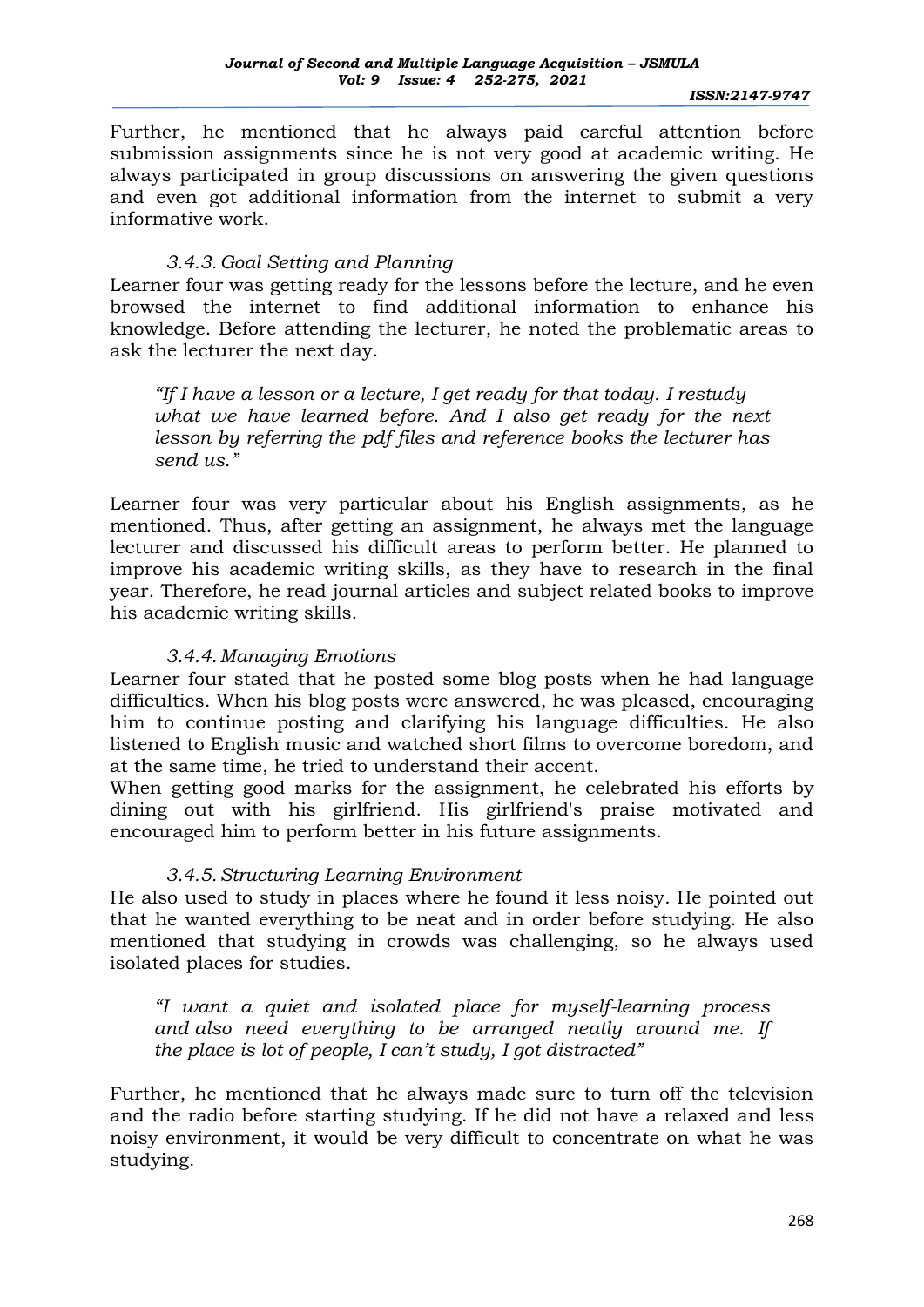### *3.4.6.Self-evaluation*

Learner four repeated the dialogues and songs he downloaded from the internet and learned new words/phrases. He also learned to pronounce words correctly after listening to them several times. While doing grammar activities, reading comprehensions, and marking them, he always tested his progress. Going through the corrections made by the lecturer, he always tried to understand his level of English and tried to improve his level by correcting his mistakes.

He even personally met the language lecturer and asked what areas he needed to improve and the additional books he needed to refer to improve his language competency.

## *3.5. Learner Five*

# *3.5.1.Seeking Information*

Learner five always thought it was good to get support from others when he had doubts about some lessons, exercises, and assignments and presentations. Since he wanted to improve his knowledge in grammar, he used to watch Youtube videos, do grammar exercises, and if there were clarifications to be made, he always got support from his language lecturer. He said that he also used to take notes when the lecturer was conducting lectures for future reference. He referred to library books, newspapers, and relevant documentaries to get additional information.

*"I take down notes of the lecture for studies. I get additional information to complete my language learning tasks from the notes that given by lecturers, books and newspapers in English, documentary."*

### *3.5.2.Seeking Assistance*

Learner five used to give extra writings to the language lecturer to mark and correct his language errors. He said he learned a lot from those corrections, but sometimes he could not submit the write-ups due to his busy schedules. Further, he mentioned that his language lecturer always praised his determination and courage, which encouraged him to improve and participate in lectures with interest.

He even got support from his friends. He did not ask the answers from the friends; instead, he asked only the way of doing it. After that, he tried to complete it. He also added that he never copied answers from others. He always sought guidance from more advanced students and then completed the exercises.

*"When I can't understand the parts of the language, I ask help either from teachers or my classmates also. I just ask about the path, not the complete answer and they helped me to find the answer with proper way. I never copy from others."*

# *3.5.3.Goal Setting and Planning*

Learner five was planning to join the academic field after finishing the degree. Thus, he was working from his first year to achieve his goal. Even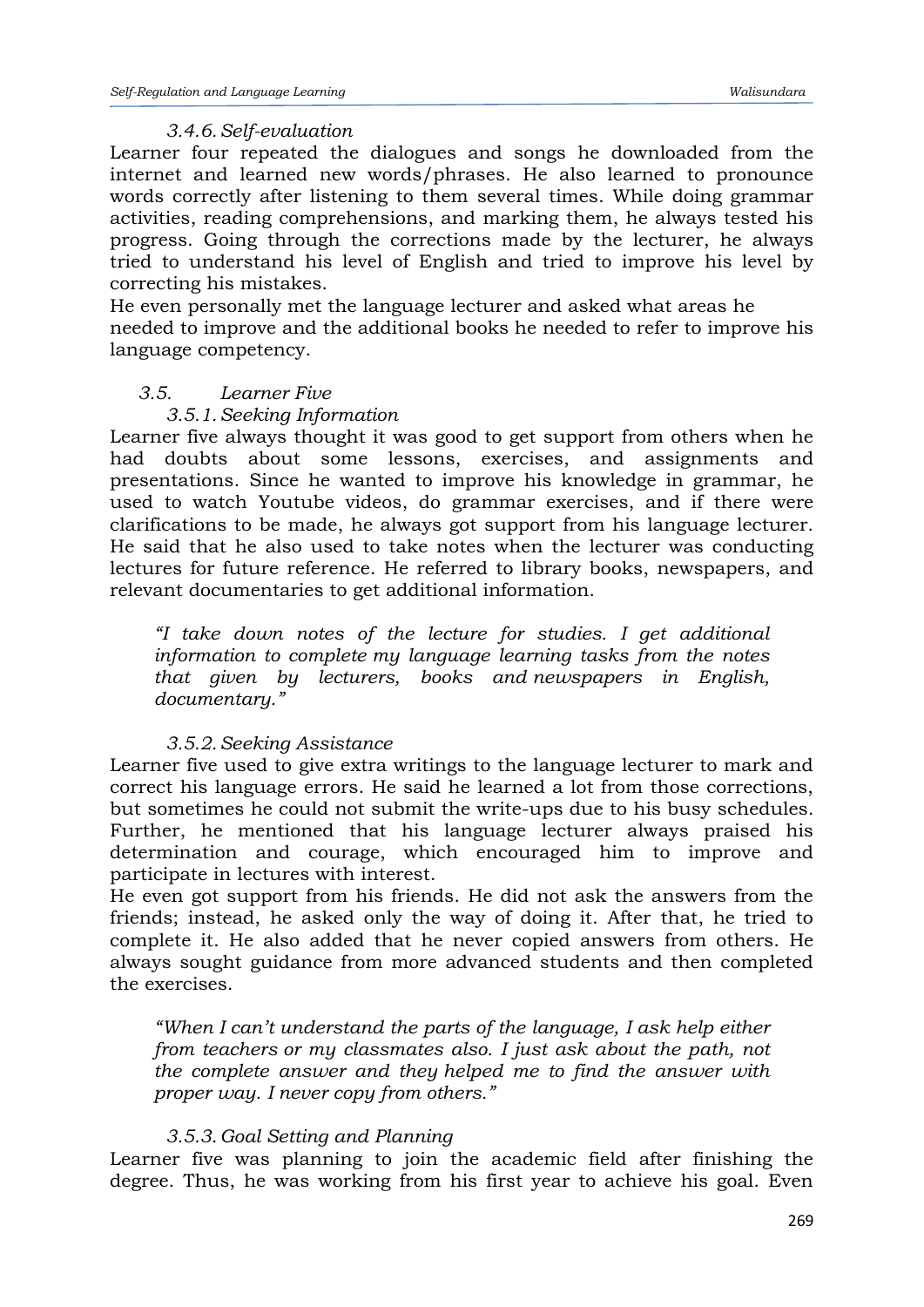though English is a non-GPA subject, he worked hard to improve his English competency. If he wanted to join academia, he needed sound English knowledge. Thus, he was trying hard to improve his language competency even from his first year.

He always took notes during the lecture and referred them after coming home. The note-taking was very supportive when he did the assignments and answered the questions. Since the total mark for the final examination was counted taking both assignments and marks of the written exam, he always planned his work beginning of the term. He always included further information in his assignments to score additional marks, referring to library books and browsing the internet. He repeatedly emphasized his desire to join academia and how hard he worked to reach that goal.

#### *3.5.4.Managing Emotions*

Learner five always thought about his goal, which always encouraged and motivated him to work hard. He even went through the comments of the language lecturer and checked his marks when he found some difficult areas and scored some low grades for some assignments. He even encouraged his friends when they tried to ignore completing language worksheets. The positive talk was one of the ways he used to boost his energy whenever he was down and bored. Relaxing and going out with friends were also used to energize him before continuing the work.

*"I'm a Day dreamer. I always think about to be a lecturer. I guess it helps to motivate myself for improve my English language knowledge. On the other hand, English is the international language. Therefore, it is important to improve speaking skills of English and it motivated me to improve myself because it is important to show off my knowledge in public as an undergraduate"*

### *3.5.5.Structuring Learning Environment*

Learner five always prefers to have a conducive learning environment for his studies, including language learning. Due to the noisy environment at home, he rented a room close to the university that he often used. Moreover, before studying, he listened to some songs or watched a short film to relax his mind. He believed the mental relaxation supported him concentrating on what he was learning.

*"I always want calm environment for studies. My boarding place is not crowded, so I can study well there. I need my mind relaxed first before studying"*

### **4. Discussion and Conclusions**

The study investigated the impact of self-regulated learning strategies on behavioural factors for ESL learners' language learning process. The findings indicate that the learners varied in their self-regulatory competence and strategies in behavioural variables.

The learners all use information seeking from different sources. Almost all the participants sought the support of the internet. Some used library books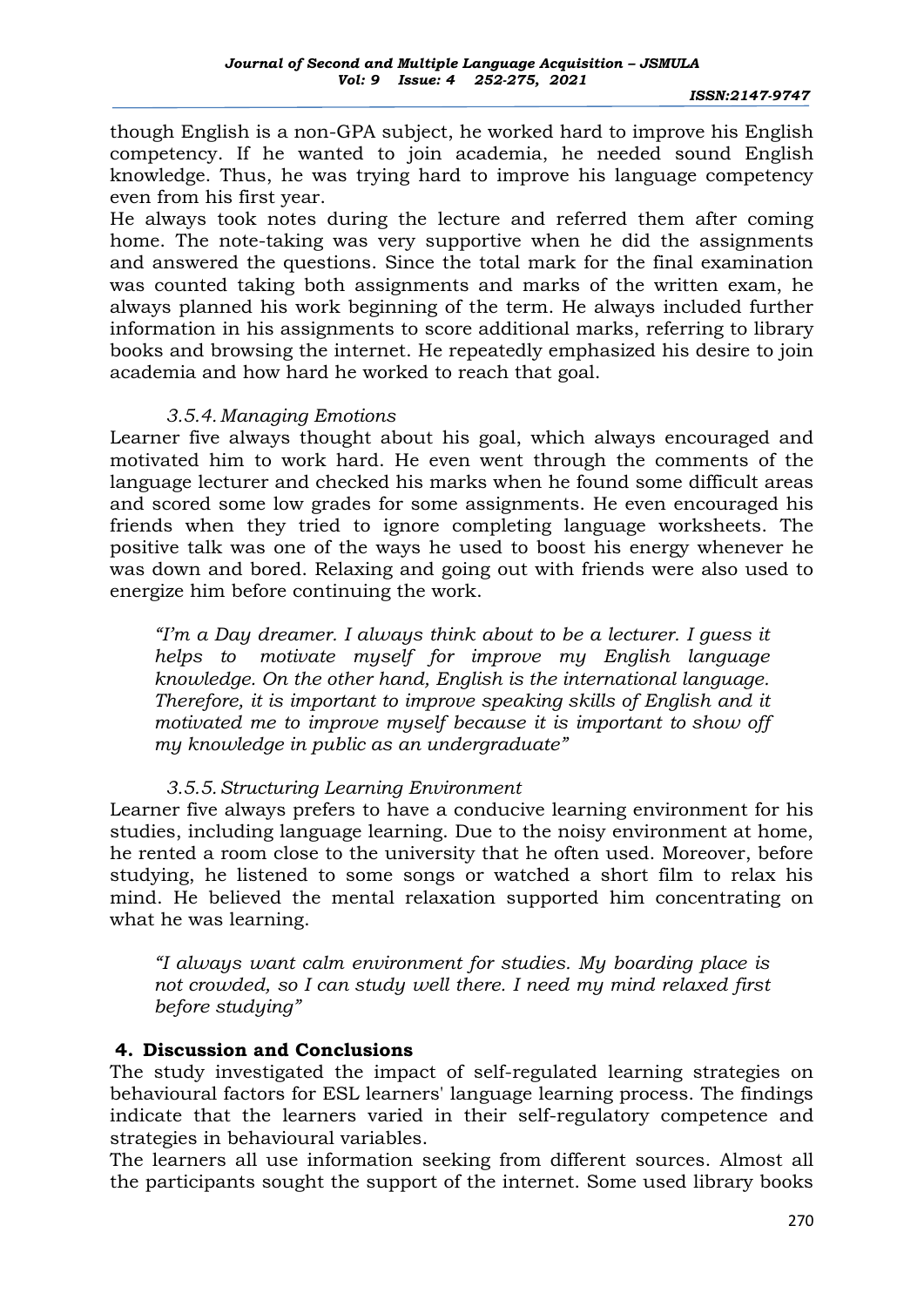and newspapers to improve their language learning skills. At the same time, they also sought the support of their language lecturer when their friends and other sources could not support them in clarifying their doubts. They also joined group discussions which they consider supported them a lot in collecting information, especially completing assignments. They also got the support of Grammarly to check their language errors before their assignment submissions. They all are aware of the importance of English for their future career and higher studies; thus, they all made an effort to improve their language competency using resources available both inside and outside the language learning classroom. It also stated that self-regulated learning is a metacognitive process that encourages learners to improve their thinking to understand and assess the results of their actions and plan novel pathways to success (Pajares, 2008).

They never let them demotivate themselves, thinking English is a non-GPA subject. Many of them used self-talk to motivate them to improve their language competency. They even avoided colleagues who tried to demotivate them, telling English is not important for their future. Some of the participants are planning to join academics, and some are planning to do higher studies; therefore, they always made an effort to improve their language competency. Whenever they became down, when they scored low marks for English, they always thought about their goals and boosted themselves to improve their proficiency. This agrees with Zimmerman (2002), who states that the learners will succeed academically while seeing their future opportunities very positively due to self-regulated learning.

They also mentioned that they often went out for a movie or dinner when they were bored to energize themselves. They also rewarded themselves when they performed better for the assignments and written examinations. This also motivated them to learn English with interest. As per Zimmerman and Schunk (2004) self-reaction is an evaluation of self-judgment. Hence, individuals judge based on their progress by following personal observations toward self-set goals and changing their behaviour to reach these goals. After revising the exceptional standards and giving rewards, the individuals are encouraged for performing.

All five learners firmly stated that they all worked hard to meet the deadlines of the assignments. They also worked hard for the written examination to get a better grade. Before the examination or completing an assignment, they all had a strong plan to achieve their target. Most of them referred to library books, browsed the internet for extra information.

According to Bandura (1986), to be self-regulated, individuals need to use self-observation, self-judgement and self-reaction, which support individuals monitoring and regulating their behaviour accordingly. Schunk (2009) posits that self-observation leads to self-evaluation, leading to personal and behavioural self-reaction. In self-observation, one is deliberately observing their behaviour. Self-observation can increase motivation when one realizes the individual act, which often causes to react and alter the behaviour.

The participants in the current study did the self-evaluation apart from their language lecturer's evaluation on their performance. When they did presentations, debates they sought the comments of their peers and the language lecturer. All these comments supported them in correcting their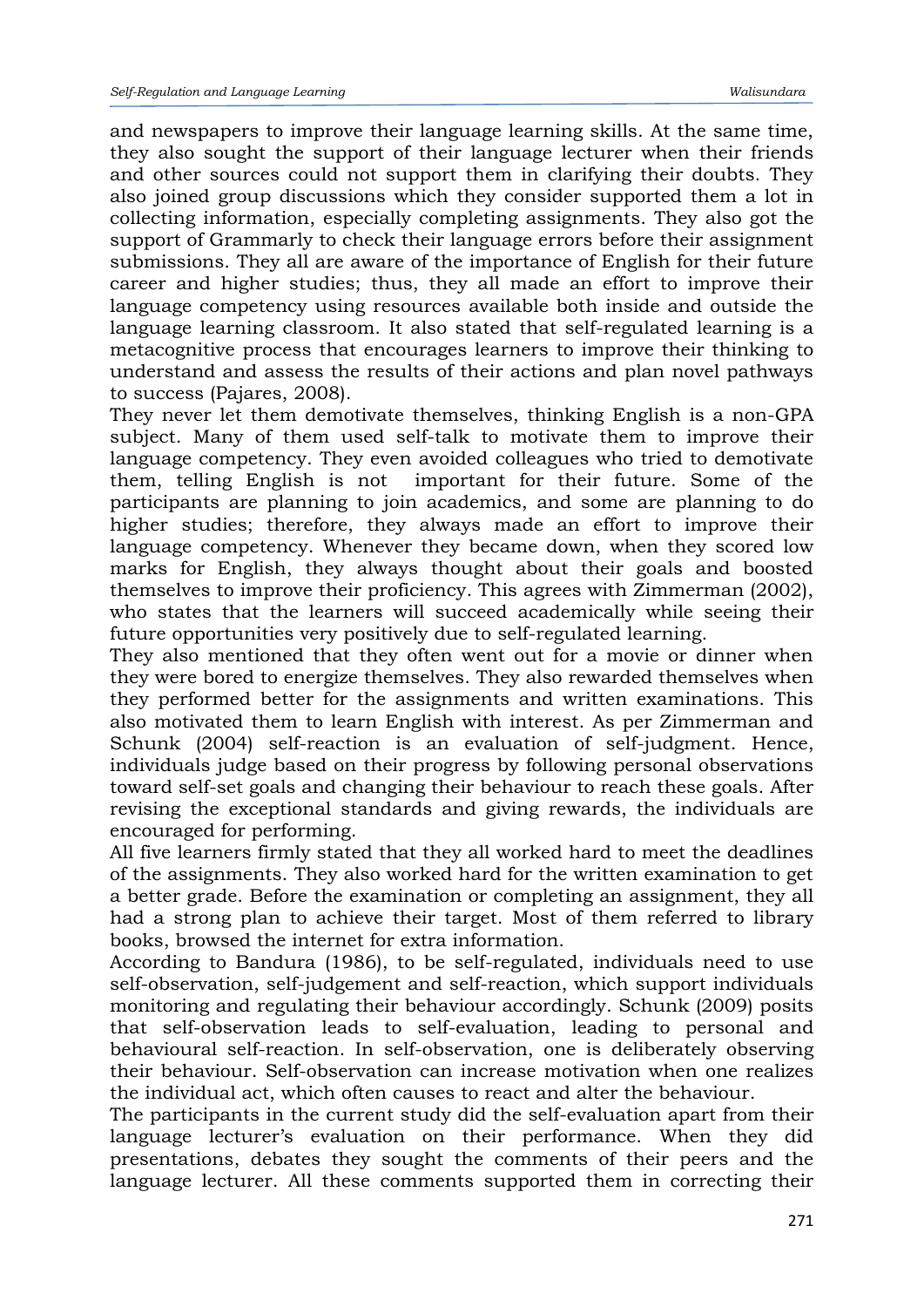weaknesses in language proficiency. Some of them mentioned that they recorded their speeches and presentations before performing them in the classroom. The recordings supported them to improve their presentations strengthening the weaker areas. Those who were weak in grammar and writing did some self-studies and used to correct written answers referring to the given answer key and sought support only when they needed clarification. As Zimmerman and Schunk (2001) point out, due to the use of individual willpower and learning skills in some occasions self-regulated learners take ownership of their learning.

All participants preferred their studies to do in a calm and quiet environment. Some of them chose to join study groups when discussing study matters to improve their language knowledge. According to them, the learning environment is vital because mental relaxation for studies is a significant factor considered by all the participants. The impact of a relaxed mind in a quiet learning environment also motivated learners to maximize self-regulating strategies in language learning.

The results in the current study agree with Pintrich's (1995) idea of selfregulated learners controlling their behaviour, motivation, affect, and cognition to accomplish their goals. Moreover, as individuals, they try to control their actions. By controlling their behaviour and environment, the self-regulated learners seek to achieve their goals.

In line with social cognitive theory, the current study results indicate that all the participants made an effort to self-regulate their language learning in some way or another. Yet, what differentiates them from each other is the quality and quantity of each individual's self-regulatory processes. The results also confirm that self-observation, self-judgment and self-reaction are needed to be self-regulated to monitor and adjust their behaviour. As individual behaviours are very often affected by self-observation, selfobservation can increase motivation, which sometimes encourages individuals to change or alter their behaviour. Further, it should be highlighted that teachers should encourage learners to be autonomous learners by understanding the individual student's internal factors and readiness. Self-regulated learners should have their own learning goals and take responsibility for their learning while controlling personal thoughts, behaviour and environment.

As Hamer (2004) illustrates, the teacher is a motivator who provides a source of information, suggestions and guidance. The role of teachers can be best interpreted as facilitators who offer more space for the choices of their learners in a learner-centred context (Perry, VandeKamp, Mercer & Nordby, 2002). As Shankr (2010) posits, there will be more opportunities for selfregulated learning strategies in such a learning context.

The findings in the study also highlight the importance of social support. The language lecturer and their peers supported the participants to regulate their language learning. These findings emphasize the significance of positive student-teacher interaction in promoting self-regulation. These outcomes of the current study also bring attention to organizing the language learning classes to plan and organize to facilitate these ESL learners to develop their self-regulation.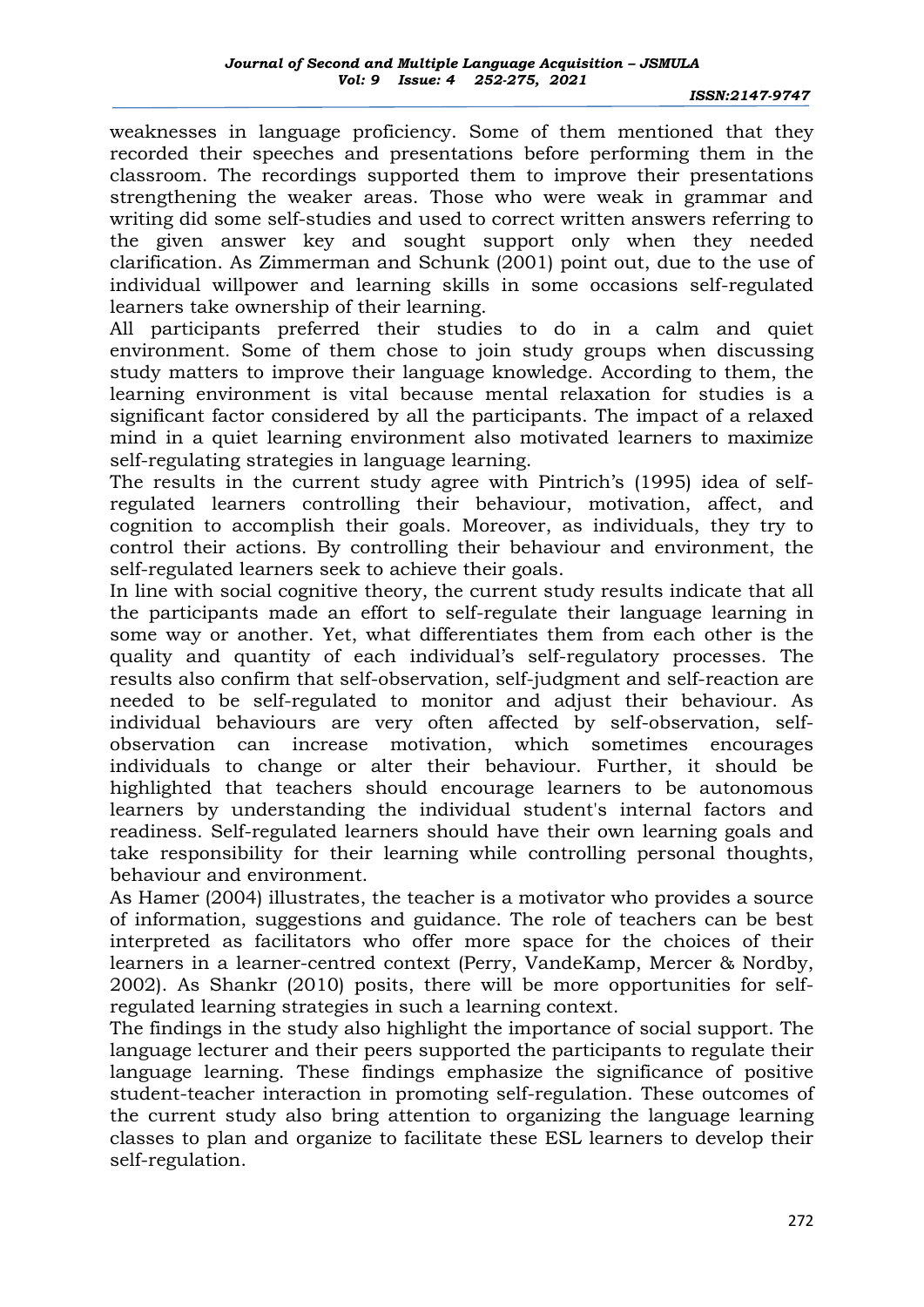These findings and conclusions have significant implications in selfregulation study, social cognitive theory and ESL classroom teaching. The importance of pedagogical interventions is also emphasized to foster students' ability to take responsibility for their learning and develop themselves into self-regulated language learners. The findings show that self-regulation is not an innate ability; it can be changed and improved.

It is proposed to conduct more exploratory qualitative studies in various contexts for further avenues. It is also suggested to conduct studies on selfregulated learning strategies and gender differences. Moreover, further studies could be conducted on the impact of environmental and personal variables and self-regulated language learning strategies use by ESL learners.

### **References**

- Bandura, A. (1986). *Social Foundations of thought and action: A social cognitive theory*. Englewood Cliffs, NJ:Prentice-Hall.
- Baxter, P., & Jack, S. (2008). Qualitative Case Study Methodology: Study Design and Implementation for Novice Researchers. *The Qualitative Report*, 13(4), 544-559. https://doi.org/10.46743/2160-3715/ 2008.1573.
- Cohen, L., Manion, L., & Morrison, K. (2007). Research Methods in Education (5th education). London:Routledge Falmer.
- Creswell, J. W. (2009). *Research design: Qualitative, quantitative and mixed methods approaches* (3rd ed.). Thousand Oaks, California: Sage.
- Clarke, V. & Braun, V. (2013). Teaching thematic analysis: Overcoming challenges and Developing strategies for effective learning. The Psychologist, 26 (2), 120-123.
- Davidson, C., & Tolich, M. (Eds.). (2003). *Social science research in New Zealand:* - 263 -*Many paths to understanding.* Auckland: Pearson Education.
- Dörnyei, Z. (2007). *Research methods in applied linguistics*. Oxford: Oxford University Press.
- Harmer, J. (2004). *How to teach writing*. Harlow, UK: Longman.
- Dorneyi, Z., Z. & Skehan, P.(2003). Individual deiffrences in second language learning. In C.J. Doughty & M.H.Long (Eds), *The handbook of Second language acquisition.* Malden, MA: Blackwell Publishing.
- Inan, B. (2013). The Relationship between self-regulated learning strategies and academic achievement in a Turkish EFL setting. *Academic Journals*, 8(17), 1544-1550.
- Lee, C.C. (2002). Strategy and self-regulation instruction as contributors to improving students' cognitive model in an ESL programme. *English for Specific Purposes*, 21 (3), 261-289.
- Merriam, S. B. (2001). *Qualitative research and case study applications in education: Revised and expanded from case study research in education*. San Francisco: Jossey-Bass
- Perry, N. E., VandeKamp, K. O., Mercer, L. K., & Nordby, C. J. (2002). Investigating teacher-student interactions that foster self-regulated learning. *Educational Psychologist, 37*, 15-25.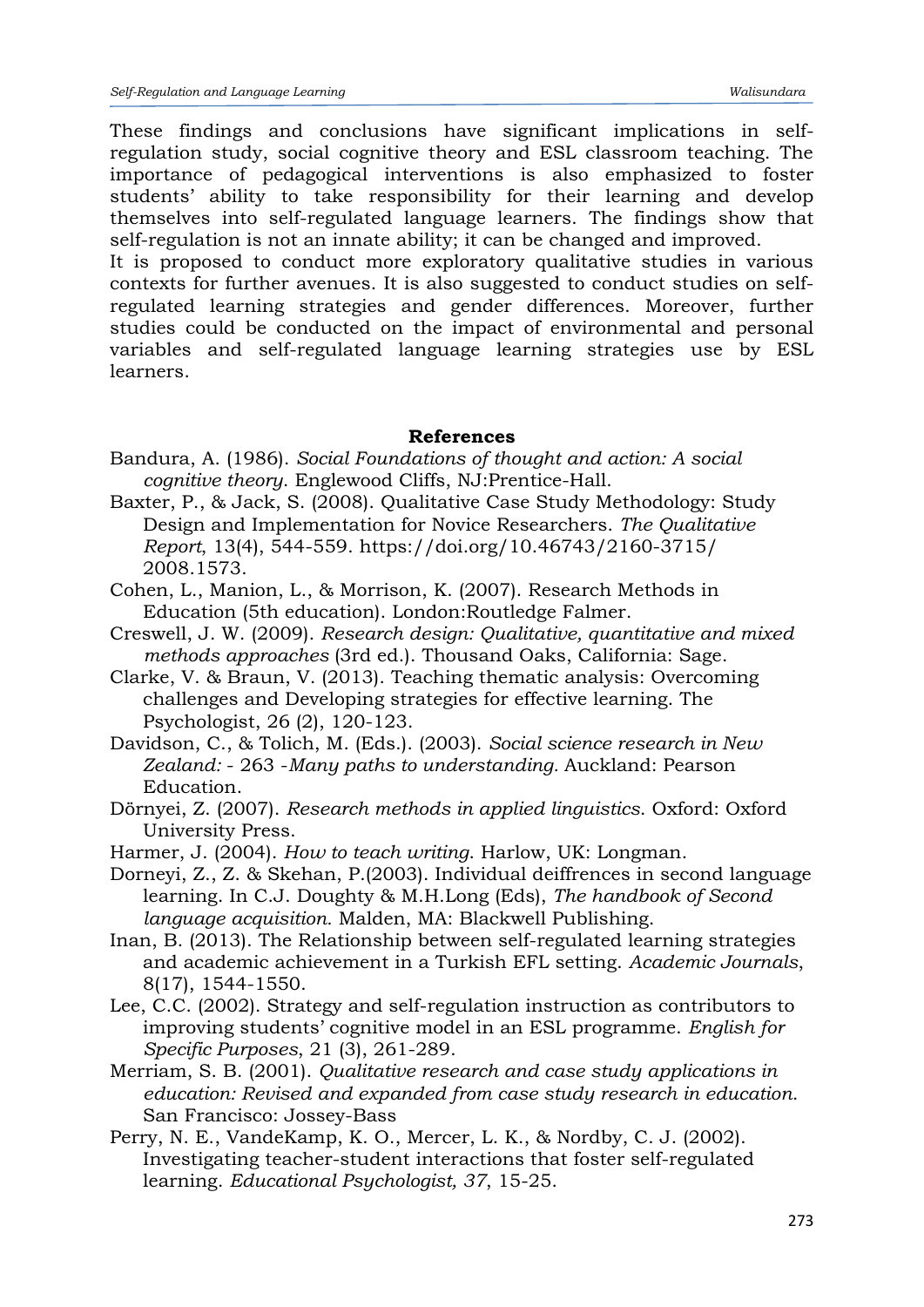- Mohd Kosnin, A. (2007). Self-regulated learning and academic achievement in Malaysian undergraduates. *International Educational Journal,* 8 (1), 221-228.
- Pintrich, P.R. (1999). The role of motivation in promoting and sustaining self regulated learning. *International Journal of Educational Research*, 31(6), 459-470. doi:10.1016/s0883-0355 (99)00015-4.
- Mourad, A. (2009). The Effectiveness of a Program based on Self-Regulated Strategy Development on the Writing Skills of Writing-Disabled Secondary School Students. *Electronic Journal of Research in Educational Psychology*, 7, 1, pp. 5-24.
- Perry, N.E., Vande-Kamp, K.o., Mercer, L. K., & Norrdby, C. J. (2002). Investigating teacher-student interactions that foster self-regulated learning. *Eduactional Psychlogist,* 37,15-25.
- Pintrich, P.R. (1995). Understanding self-regulated learning. In P. R. Pintrich (Ed.), Understanding self-regulated learning (pp. 3-12). San Francisco, CA: Jossey-Bass.
- Pintrich, P. R. (2000a). Multiple goals, multiple pathway: The role of goal orientation in learning and achievement. *Journal of Educational Psychology, 92*(3), 544-555.
- Pintrich, P. R. (2000). Multiple goals, multiple pathway:The role of goal orientation in learning and achievement. *Journal of Educational Psychology*, 92(3),544-555.
- Pajares, F., & Urdan, T. C. (Eds), (2005). S*elf-Efficacy beliefs of adolescent*s. Greenwich, Conn:Information Age.
- Paris, S. & Paris, A. (2001). Classroom applications of research on selfregulated learning. *Educational Psychology*, 36, 89-101.
- Schunk, D. H. (1990). Goal setting and self-efficacy during SRL. *Educational Psychologist, 25*, 71-86.
- Shunk, D. (1996). Goal and self-evaluative influences during children's cognitive skill learning. *American Educational Research Journal*, 33, 359- 382.
- Schunk, D. H. (2009). Social cognitive theory and self-regulated learning. In B. J. Zimmerman & D. H. Schunk (Eds.), *Self-regulated learning and academic achievement: Theoretical perspectives*. New York, NY: Routledge.
- Shanker, S, (2010). Self-regulation: Calm, alert, and learning. *Education Canada,* Retrieved from [https://www.edcan.ca/articles/self-regulation](https://www.edcan.ca/articles/self-regulation-calm-alert-and-learning/)[calm-alert-and-learning/,](https://www.edcan.ca/articles/self-regulation-calm-alert-and-learning/) 21.02.2022.
- Wigfield, A., & Eccles, J. S. (2000). Expectancy-value theory of achievement motivation. *Contemporary educational psychology*, 25(1), 68-81.
- Yin, R. K. (2009). *Case study research: Design and methods* (4 ed.). California: Sage.
- Zimmerman. B. J. (1989). Asocial cognitive view of self-regulated academic learning. Journal of Educational Psychology, 81(3), 329-339. doi:10.1037/003-066x37.2.122.
- Zimmerman, B. J. (1990). Self-regulated learning and academic achievement: An overview. *Educational Psychologist, 25*(1), 3-17. doi:10.1207/s15326985ep2501\_2.